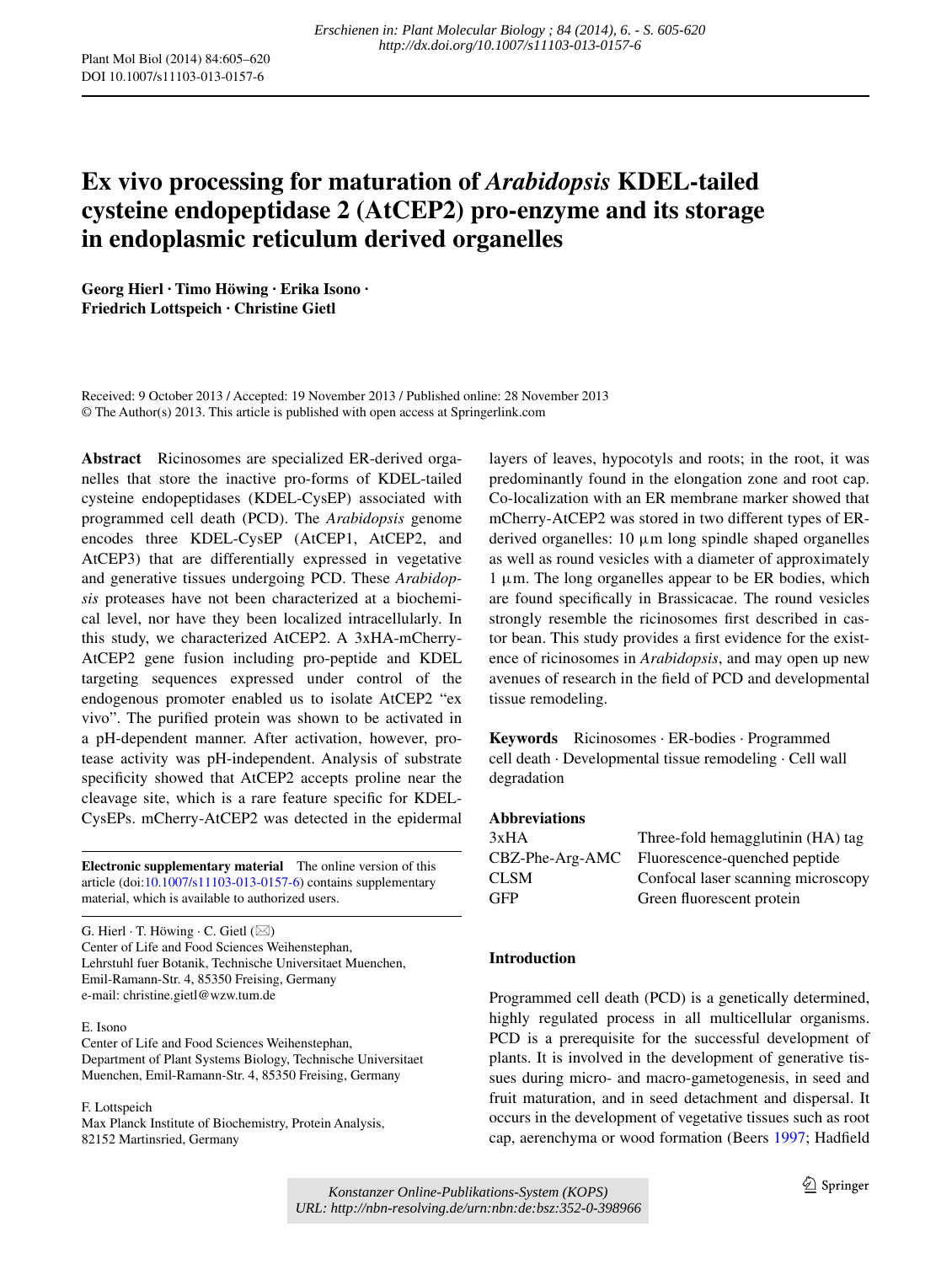and Bennett [1997\)](#page-14-1). Furthermore, PCD is an integral part of the responses to abiotic stress and pathogen infections.

All classes of proteases are involved in PCD, including cysteine proteases, serine proteases, aspartic proteases and metalloproteases (Beers et al. [2000,](#page-14-2) [2004;](#page-14-3) Schaller [2004](#page-15-0)). In plant PCD, special functions are described for vacuolar proteases (Müntz [2007](#page-15-1); Hara-Nishimura and Hatsugai [2011](#page-15-2)), metacaspases (Tsiatsiani et al. [2011](#page-15-3); Lam and del-Pozo [2000](#page-15-4); Xu and Zhang [2009](#page-15-5)) or subtilisin-like proteases (Vartapetian et al. [2011\)](#page-15-6). It is not clear, however, how these proteases orchestrate PCD and if there is functional redundancy between the different gene families.

Specific for plant PCD is a unique group of papain-type cysteine endopeptidases (CysEPs) characterized by a C-terminal KDEL endoplasmic reticulum (ER) retention signal (KDEL CysEPs) with RcCysEP from castor bean (*Ricinus communis*) as the founding member (Schmid et al. [1998](#page-15-7)). KDEL CysEPs are not present in mammals or fungi, but are ubiquitous in plants. KDEL CysEPs have been cloned and sequenced from 25 plant species so far; a high degree of homology between the deduced amino acid sequences is apparent; a phylogenetic tree discloses distinct groups among the monocots, dicots and gymnosperms (Hierl et al. [2012](#page-15-8)).

Castor beans store fat and proteins in a living endosperm, which is laterally attached to the cotyledons. When the mobilization of the storage material is completed after germination, the desiccated endosperm abscises and represents a senescing tissue. Senescing endosperm tissue from castor bean contains a spherical organelle surrounded by a single ribosome-studded membrane with a diameter averaging 1 μm. This organelle was discovered in ultrastructural and cytochemical studies independently by two groups in 1970. It was called "dilated cisternae", since it seemed to develop from the ER (Vigil [1970](#page-15-9)), or "ricinosome", since it was found only in castor bean at that time (Mollenhauer and Totten [1970](#page-15-10)). The ricinosomes were "re-discovered" with the identification of their marker enzyme, the KDEL-tailed cysteine endopeptidase (Schmid et al. [1998\)](#page-15-7). In *R. communis* the KDEL CysEP and ricinosomes were found not only in the senescing endosperm of germinating seeds (Schmid et al. [1999](#page-15-11), [2001](#page-15-12)), but also in the nucellus of maturing seeds, where the endosperm expands at the expense of the nucellus cells (Greenwood et al. [2005](#page-14-4)). Crushed cell layers are left behind in the endosperm cells in germinating castor bean seedlings (Schmid et al. [1999,](#page-15-11) [2001\)](#page-15-12) or in the nucellus cells in maturing castor bean seeds (Greenwood et al. [2005](#page-14-4)), since there is no need for a photosynthetic plant to recycle the carbon of these cell walls to the surviving parts of the plant. Ricinosomes have been identified by immunoelectron-microscopy in other collapsing tissues undergoing PCD: in senescing flower petals of *Hemerocallis* (Schmid et al. [1999\)](#page-15-11), in the hypogeous cotyledons of *Vicia sativa*

(Becker et al. [1997\)](#page-14-5), the unpollinated ovaries of *Pisum sativum* (Cercos et al. [1999](#page-14-6)), in both developing and dehiscing tomato anthers (Senatore et al. [2009\)](#page-15-13) and in endosperm cells of imbibed tomato seeds (*Solanum lycopersicum*) (Trobacher et al. [2013\)](#page-15-14). The accumulation of KDEL CysEP and the appearance of ricinosomes seem to act as very early predictors of PCD.

KDEL-tailed protease-accumulating vesicles (KDEL vesicles, KVs) in germinating mung bean (*Vigna mungo*) cotyledons are similar to ricinosomes in that they accumulate the KDEL-tailed cysteine protease SH-EP (Toyooka et al. [2000\)](#page-15-15). In contrast to ricinosomes, immunocytochemistry identified KDEL vesicles to transport large amounts of SH-EP from the endoplasmic reticulum to protein storage vacuoles. The mass transport of the proteinase by ER-derived KDEL vesicles is thus involved in the protein mobilization of plants (Toyooka et al. [2000;](#page-15-15) Okamoto et al. [2003](#page-15-16)).

RcCysEP is synthesized as a pre-pro-enzyme and is co-translationally transferred into the ER, where the presequence is removed. The pro-enzyme is transported from the ER to the cytoplasm of the senescing cells in the form of ER-derived ribosome studded ricinosomes. The final stage of PCD is characterized by destruction of the vacuole integrity, consequent acidification of the cytoplasm and disruption of the ricinosomes, which release the mature RcCysEP. The N-terminal pro-peptide and the C-terminal KDEL-motif are cleaved off, and the activated RcCysEP degrades the cytosolic macromolecules for recycling to the surviving parts of the plant (Schmid et al. [1998,](#page-15-7) [1999,](#page-15-11) [2001](#page-15-12)). RcCysEP exhibits a characteristic and unusual broad substrate specificity. The cleavage site ↓ within a substrate is denoted as P2-P1-↓-P1′-P2′. RcCysEP has a clear preference for neutral amino acids with large aliphatic and non-polar (Leu, Val, Met) or aromatic (Phe, Tyr, Trp) side-chains in the P2 position and no clear preference in the P1 position, as is typical for papain-type CysEPs. RcCysEP accepts proline in the P1 and P1′ positions (Than et al. [2004](#page-15-17)), which is highly unusual among endopeptidases (Cunningham and O'Connor [1997;](#page-14-7) Simpson [2001](#page-15-18)). RcCysEP can therefore digest extensin with its ability to accept glycosylated hydroxy-proline near the cleavage site (Helm et al. [2008](#page-15-19)). Extensin build the basic scaffold of the cell wall (Cannon et al. [2008\)](#page-14-8), and thus KDEL CysEPs might support final cell collapse. Crystallization of the purified mature RcCysEP revealed that castor bean CysEP folds into two distinct domains of roughly equal size, as is usual for papain-like CysEPs. The RcCysEP folding is also very similar to the proline-specific cysteine peptidase from ginger (*Zingiber officinale*). The active site cleft of RcCysEP, however, is wider than in both the ginger protease and papain (Than et al. [2004\)](#page-15-17). The respective amino acids decisive for this generally more open appearance of the active site cleft—besides the amino acids Cys, His,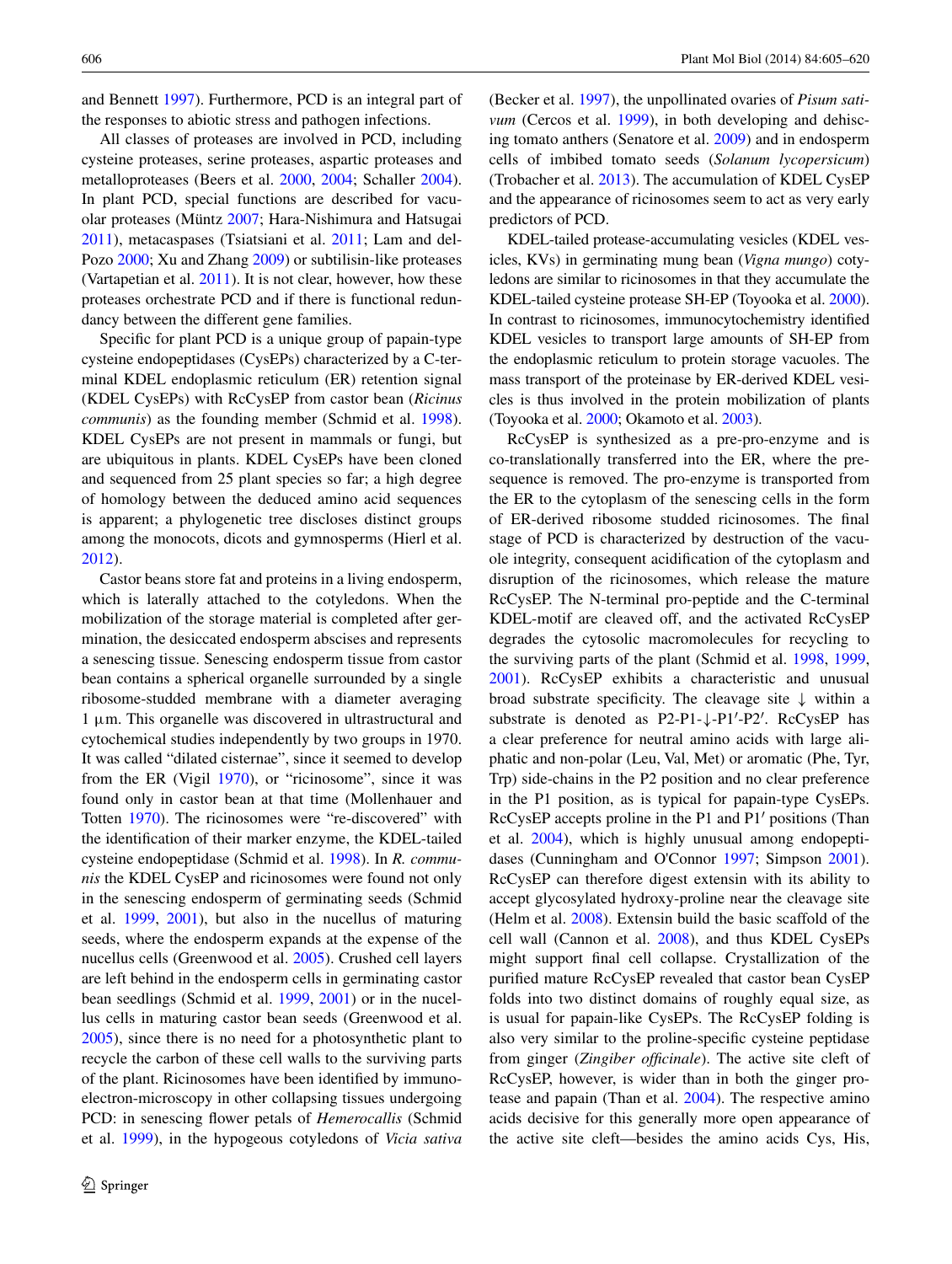Gln and Asp defining the catalytic pocket—are highly conserved among all known KDEL CysEPs (Hierl et al. [2012](#page-15-8)). It can be suggested that all KDEL CysEPs share the same broad substrate specificity.

KDEL CysEPs seem to have a dual role: digesting cytoplasmic components in cells of dying tissues for recycling to the surviving parts of the plant or in cells of germinating seedlings for storage mobilization, respectively, and digesting cell wall extensin in the final stage of PCD or in tissue remodeling.

Castor bean CysEP is thus characterized in terms of biochemistry and cell biology. However, without the *R. communis* genome sequence and in the absence of genetics, it is difficult to see how different gene families work together to orchestrate PCD in different tissues in response to a broad range of developmental or environmental cues.

In *Arabidopsis*, on the other hand, the genome sequence and gene families for all proteases are known. *Arabidopsis* encodes three KDEL CysEPs with homology to the RcCysEP, designated AtCEP1 (At5g50260), AtCEP2 (At3g48340) and AtCEP3 (At3g48350) that are expressed in tissues undergoing PCD. Determination of promoter activities using ß-glucuronidase as reporter in *Arabidopsis* transformants elucidated a remarkable tissue- and organspecificity. *AtCEP1* and *AtCEP3* promoter activities were found in generative tissues at several stages of seed and fruit development. *AtCEP1*, *AtCEP2*, and *AtCEP3* promoter activities were found in vegetative tissue such as *AtCEP1* in the course of lateral root formation, *AtCEP2* in roots within the beginning root cap, and *AtCEP3* at the hypocotyl-root transition zone or in trichomes of leaves (Helm et al. [2008](#page-15-19)). However, the *Arabidopsis* CEP proteases have not been characterized at a biochemical level, nor have they been localised intracellularly. The storage organelle for AtCEP1, AtCEP2 and AtCEP3, respectively, their release at the "site of action" and their activation modus remained unknown. There is in fact no evidence for the existence of ricinosomes in *Arabidopsis*, in spite of numerous attempts at isolating such organelles from this model plant.

In this study, we analyzed the root cap as a model tissue for PCD and chose AtCEP2, which is specifically expressed in the course of root cap formation. We used translational fusion proteins of AtCEP2 with a three-fold hemaglutinin-tag (3xHA) and the red fluorescent protein mCherry under the control of the endogenous AtCEP2 promoter (P<sub>CEP2</sub>::pre-pro-3xHA-mCherry-AtCEP2-KDEL) transformed into *Arabidopsis* WT plants. We could then isolate the AtCEP2 protein "ex vivo" and characterize its pH dependent activation, its pH-independent activity and its substrate specificity.

The reporter line expressing  $P_{CEP2}$ ::pre-pro-3xHAmCherry-AtCEP2-KDEL in a WT background was crossed with the ER membrane marker line expressing a translational fusion protein of green fluorescent protein (GFP) with a ER membrane protein (Cutler et al. [2000](#page-14-9)) in order to visualize ER-derived subcellular structures functioning as the AtCEP2 storage organelle. We demonstrated AtCEP2 expression in the PCD of root cap formation and identified organelles surrounded by ER-derived membranes as the AtCEP2 storage organelles in young seedlings. Furthermore, we transformed the non-functional reporter protein without the protease subunit, that is, mCherry with the necessary N-terminal and C-terminal targeting signals under the control of the endogenous AtCEP2 promoter (PCEP2::pre-pro-3xHA-mCherry-KDEL) into the *atcep2* knockout mutant line in order to facilitate analysis of the *atcep2* knockout mutant phenotype.

#### **Methods**

Generation of reporter lines expressing pre-pro-3xHA-m Cherry-AtCEP2-KDEL, GFP fused to an ER membrane protein in the *Arabidopsis* Col0 WT background, and pre-pro-3xHA-mCherry-KDEL under control of the endogenous AtCEP2 promoter in the *atcep2* knockout mutant

For the cloning strategy of the fusion gene coding for prepro-3xHA-mCherry-AtCEP2-KDEL under the control of the endogenous promoter of AtCEP2 and the primers used see Figs. [1](#page-3-0) and S1. The AtCEP2 promoter comprising approximately 2,000 bp with the adjacent 5′UTR and the coding region for the pre-pro-sequence were amplified from WT (Col0) genomic DNA isolated by cetyl-trimethyl-ammonium bromide (CTAB) extraction (Murray and Thompson [1980\)](#page-15-20). The 3xHA tag was amplified from pNI-GEL18 and mCherry was amplified from pNIGEL17 (Geldner et al. [2009\)](#page-14-10). The mature AtCEP2 subunit with the 3′UTR was amplified from WT (Col0) genomic DNA. The resulting PCR products were cloned into pGREEN conferring hygromycin resistance (Hellens et al. [2000;](#page-15-21) [www.ac.uk](http://www.ac.uk)). The final plasmid construct was sequenced and transformed into *Agrobacterium tumefaciens* (pGV3101) by electroporation. Flowers from WT *Arabidopsis* ecotype Columbia (Col0) plants were transformed by floral dipping (Clough and Bent [1998](#page-14-11)). Eight different homozygous transformants were screened for high expression of the fusion protein by CLSM and three were chosen for further analysis.

The reporter line expressing pre-pro-3xHA-mCherry-AtCEP2-KDEL under the control of the endogenous AtCEP2 promoter was crossed with the GFP-ER membrane protein marker line (Cutler et al. [2000\)](#page-14-9) for determining the subcellular localization of AtCEP2.

The construct  $P_{CEP2}$ ::pre-pro-3xHA-mCherry-KDEL as a non-functional reporter protein lacking the mature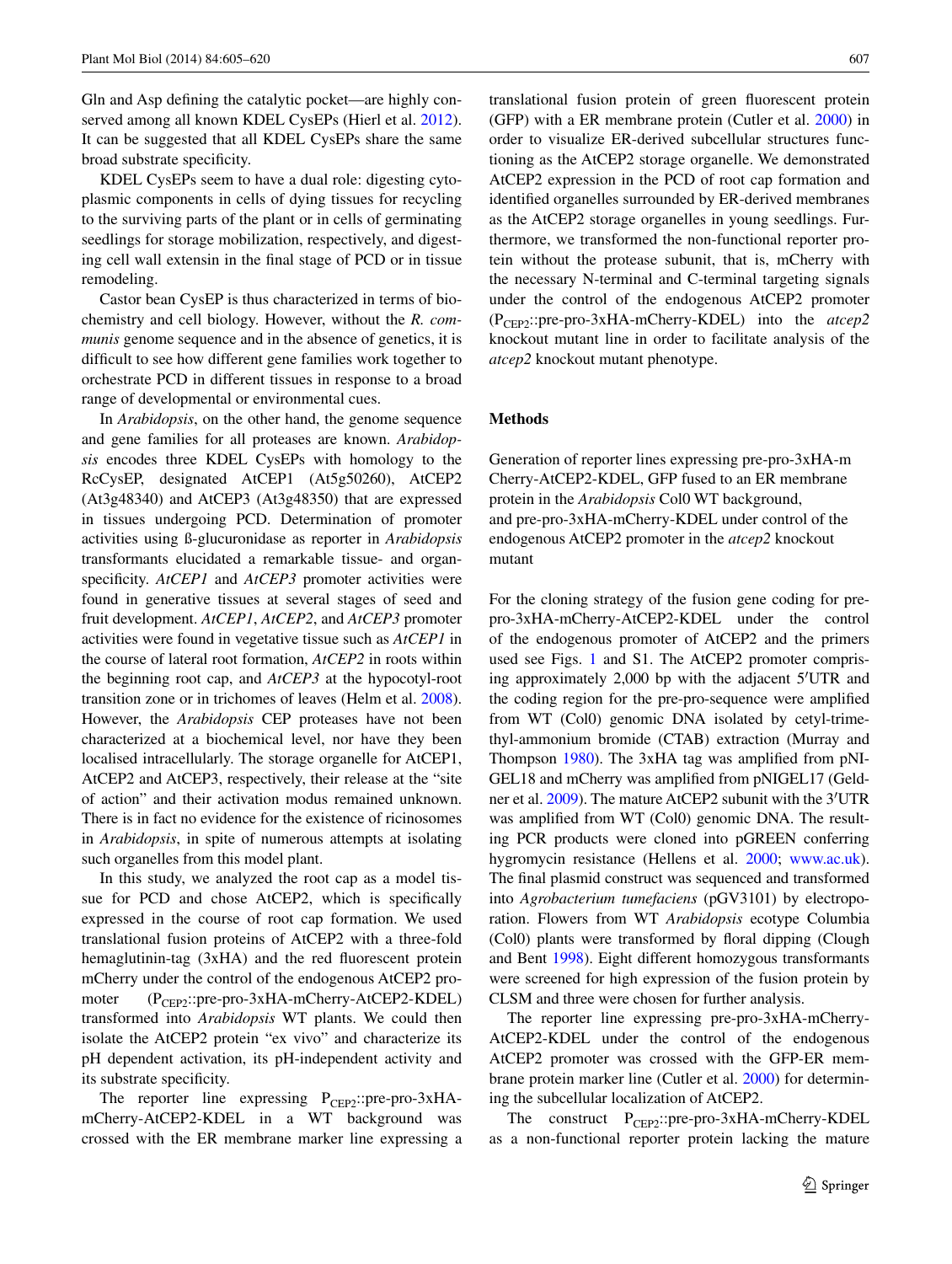<span id="page-3-0"></span>**Fig. 1** Schematic representation of the fusion proteins pre-pro-3xHA-mCherry-AtCEP2-KDEL and prepro-3xHA-mCherry-KDEL expressed under the control of the endogenous AtCEP2 promoter. Pre-pro-RcCysEP is shown for comparison



AtCEP2 protease subunit was obtained in an analogous manner. It comprised the endogenous AtCEP2 promoter, the 5′UTR and the coding regions for the N-terminal prepro-peptide, for the 3xHA tag and mCherry and for the nine C-terminal amino acids of the mature AtCEP2 subunit, including the ER retention signal KDEL (for cloning strategy and primers used see Fig. [1](#page-3-0) and S2). The resulting PCR products were cloned into pGREEN (Hellens et al. [2000](#page-15-21)). The final plasmid construct was sequenced and transformed into *Agrobacterium tumefaciens* (pGV3101) by electroporation. Flowers of *A. thaliana* ecotype Columbia (Col0) plants were transformed by floral dipping. Eight different homozygous transformants were chosen and screened for high expression of the fusion protein by CLSM. The line exhibiting the highest expression level was chosen for crossing with homozygous *cep2* knockout mutant plants.

*atep2* knockout mutant plants (Cold Spring Harbour ET 6591) exhibit the ecotype Landsberg erecta (La-er) background and carry the T-DNA insertion conferring Km resistance approximately in the middle of the first exon (207 bases downstream of the start codon). Homozygous *atcep2* knockout plants were back crossed two times with WT (Col0) plants that were transformed with the non-functional reporter construct  $P_{CEP2}$ ::pre-pro-3xHA-mCherry-KDEL in order to remove unwanted secondary mutations in the *atcep2* knockout mutant line, to replace the La-er background by the Col0 background and to introduce the reporter construct without the protease mature subunit. Finally transformants homozygous for the T-DNA insertion in the first exon of AtCEP2—as confirmed by kanamycin resistance and PCR—in the Col0 background that were expressing the non-functional reporter protein prepro-3xHA-mCherry-KDEL—as confirmed by hygromycin resistance and analysis at the CLSM—were obtained.

#### Generation of pro-AtCEP2 specific antibodies

Given the large degree of homology between the three members of the AtCEP gene family, polyclonal anti-peptide antibodies were raised that recognized individual family members (Eurogentec, Belgium). Two peptides for AtCEP1, AtCEP2 and AtCEP3 that were specific for each family member were chosen (Figure S3A). An additional Cys at the N-terminus of the peptides was added for coupling to the carrier protein hemocyanin. A mix of the coupled peptides AtCEP2-I (C-QGPKRGSKQFMYDHE) and AtCEP2-II (C-IKLSSSNPTPKDGDV) was used for immunization of two rabbits. Finally, affinity purification of the antisera of the two rabbits against each of the peptides separately was carried out (Eurogentec, Belgium). The AtCEP2-I sequence is located within the pro-peptide and the AtCEP2-II sequence comprises the 15 amino acids upstream of the KDEL-signal. The pro-peptide and the carboxy-terminal ten amino acids including the KDEL-signal are both cleaved off during maturation so the respective antibodies are expected to recognize the pro-form of AtCEP2 but not the mature protein. Antipeptide antibodies specific for pro-AtCEP1 and pro-AtCEP3 were raised for control. The following peptides were chosen: AtCEP1-I (C-IRMQRGIRHKEGLC), AtCEP1-II (C-LKN-SNTNPSRLSLD), AtCEP3-I (C-KTEETYPYDSSDVQFC) and AtCEP3-II (C-TKLSSTPSTHESVVRDDV). The specificity of the anti-peptide antibodies was tested by western blot analysis of pro-AtCEP1, pro-AtCEP2 and pro-AtCEP3 expressed in *E. coli* (Figure S3B). The respective cDNAclones were used as templates for amplifying and cloning the pro-enzymes of AtCEP1 (RIKEN pda 08738), AtCEP2 (EST clone 99B11) and AtCEP3 (RIKEN pda 12055). Primers for amplification: AtCEP1 (CEP1-NdeI sense 5′ GCAGC CATATG TTA GAT TTC CAT AAC AAA GAT GTG G 3′; CEP1-SalI anti-sense 5′ AGCTT GTCGAC TTA GAG TTC ATC CTT AAG CGA GTC C 3′); AtCEP2 (CEP2-NdeI sense 5' GCAGC CATATG TTC GAT TAC GAC GAC AAG GAA ATA G 3′; CEP2-SalI anti-sense 5′ AGCTT GTCGAC CTA GAG CTC ATC TTT GAC ATC ACC G 3′); AtCEP3 (CEP3-NdeI sense 5′ GCAGC CATATG TTC GAT TTC GAC GAA AAA GAA TTA GAA ACC 3′; CEP3-SalI antisense 5′ AGCTT GTCGAC CTA GAG CTC GTC TTT AAC ATC ATC 3′). The PCR products were sequenced, cloned into pET28 for addition of the N-terminal His-tag and expressed in *E.coli* (Rosetta2, Novagen). Protein extracts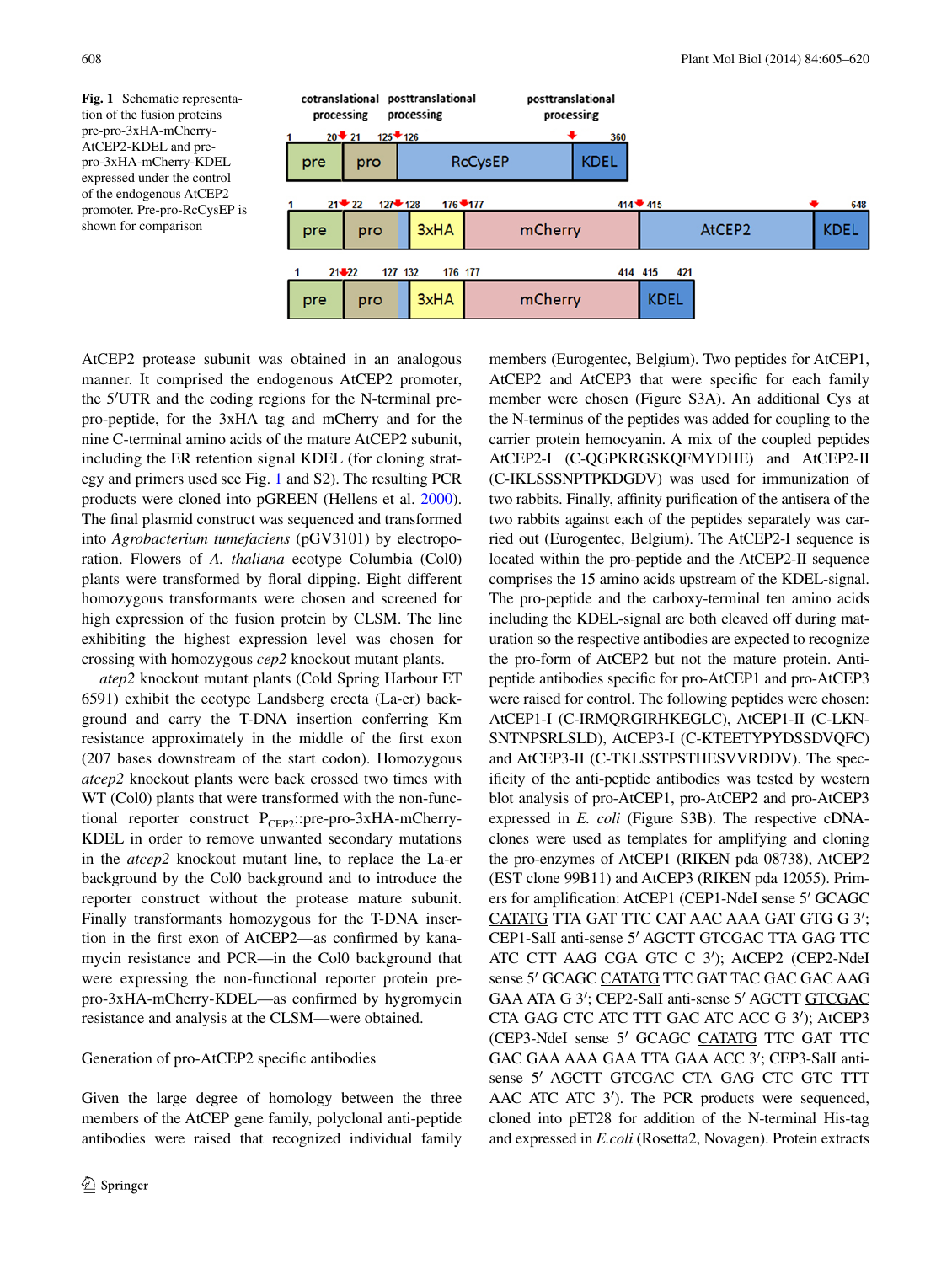from *E. coli* expressing AtCEP1, AtCEP2 or AtCEP3 were used for western blot analysis in order to test the specificity of the anti-peptide antibodies. Castor bean ricinosomes containing RcCysEP (Schmid et al. [2001](#page-15-12)) and antibodies specific for RcCysEP (Gietl et al. [1997;](#page-14-12) Schmid et al. [1998\)](#page-15-7) were used for control.

Generation of antibodies recognizing the mature AtCEP2 subunit

Polyclonal antibodies were raised against the mature AtCEP1 subunit with the expectation that these antibodies would recognize AtCEP1, AtCEP2 and AtCEP3. The *N*-terminal 10 amino acids and the *C*-terminal 13 amino acids of the AtCEP1 mature subunit were omitted in order to obtain antibodies against the mature core sequence of the AtCEP family (Figure S4A). The DNA sequence was cloned into pET24a between the NdeI and XhoI restriction sites and transformed into Rosetta 2 (DE3)pLysS competent cells (Novagen) for expression. The AtCEP1 protein was purified from inclusion bodies by His-tag affinity chromatography using Talon-Metal-Affinity-Resin (Clontech) followed by SDS-PAGE and Coomassie blue staining. The blue stained gel piece was cut out for immunization of rabbits (Davids Biotechnology, Regensburg, Germany). The *N*-terminal amino acid sequence of the AtCEP1 subunit was determined. The mature AtCEP2 subunit was overexpressed and purified in a similar manner (Figure S4A) Cross-reactivity of the antibodies directed against the mature AtCEP1 subunit was tested by western blot analysis of the mature AtCEP1 and AtCEP2 subunit expressed in *E. coli* (Figure S4B).

Immunoprecipitation

of pro-3xHA-mcherry-AtCEP2-KDEL with anti-HA affinity matrix

A protein extract was prepared from approximately 1,500 seven-day-old seedlings (1 g fresh weight). The plant material was ground with mortar and pestle under liquid  $N<sub>2</sub>$  followed by the addition of suspension buffer (50 mM phosphate, 100 mM NaCl, 10 % glycerol pH 7.5; 1 ml/g fresh weight). The suspension was centrifuged (Eppendorff centrifuge, 14,000 rpm, 10 min). The clear supernatant was incubated with 100 μl anti-HA affinity matrix (anti-HA beads; Roche) while gently shaking for 2 h at 8 °C. The anti-HA beads were washed three times with suspension buffer pH 7.5 followed by incubation with assay buffer.

Analysis of pH-dependent activation, pH-independent activity and cleavage specificity of AtCEP2

**A**nti-HA beads bound to pro-3xHA-mCherry-AtCEP2- KDEL were incubated with 200 μl assay buffer pH

7.5 (100 mM phosphate, 2 mM cysteine, 2 mM DTT, 0.8 %Brij35) or pH 4.0 (100 mM Na acetate, 2 mM cysteine, 2 mM DTT, 0.08 % Brij35) for 30 min at 25 °C. After centrifugation, supernatant and beads were analysed for enzymatic activity with the fluorescence–quenched peptide CBZ-Phe-Arg-AMC (10 mM stock solution in 100 % dimethylformamide, diluted 1:100 for assay) as a substrate for papain-type peptidases; linear kinetics was obtained (Fig. [2](#page-5-0)F).

Finally, supernatant and anti-HA beads were analysed by SDS-PAGE followed by western blot analysis with anti-HA antibodies (Roche), with anti-RFP antibodies (directed against mCherry; Medical & Biological Laboratories, Japan), with anti-AtCEP2 peptide antibodies detecting pro-3xHA-mCherry-AtCEP2-KDEL and with anti-AtCEP antibodies detecting the mature AtCEP2 subunit or by silver staining: The supernatant separated from the beads (Fig. [2,](#page-5-0) lanes 1 and 4) was mixed with loading dye (60 mM Tris– HCl pH 6.6, 5 % glycerine, 1.5 % SDS, 1.5 % ß-ME, 0.1 % bromophenol blue final concentration) and incubated for 10 min/95 °C before loading; the beads were mixed with loading dye and incubated for 10 min/95 °C followed by separation of this supernatant (Fig. [2](#page-5-0), lanes 2 and 5) and the now "washed" beads itself by centrifugation; the "washed" beads were finally mixed with loading dye (Fig. [2](#page-5-0), lanes 3 and 6) and analyzed by SDS-PAGE. As control, the anti-HA beads were treated in a similar manner without adding plant material; the finally "washed" beads were analysed by SDS-PAGE (Fig. [2](#page-5-0), lane 7) in order to control the unspecific signals obtained by the anti-HA beads.

pH dependent activation: anti-HA beads with the pro-3xHA-mCherry-AtCEP2-KDEL were incubated with assay buffer at different pH values (100 mM Na acetate, 2 mM cysteine, 2 mM DTT, 0.08 % Brij35 at pH 4.0, pH 4.5, pH 5.0; 100 mM phosphate, 2 mM cysteine, 2 mM DTT, 0.08 % Brij35 at pH 5.5, pH 6.0, pH 6.5, pH 7.0, pH 7.5, pH 8.0) for 1 min or 30 min, and analysed for enzymatic activity with CBZ-Phe-Arg-AMC as substrate (Fig. [3](#page-6-0)).

pH independent activity: anti-HA beads with the pro-3xHA-mCherry-AtCEP2-KDEL were incubated with 10 μl activation buffer (50 mM Na acetate, 2 mM cysteine, 2 mM DTT, 0.08 % Brij35 pH 4.5) for 30 min at 25 °C; 190 μl assay buffer of different pH values were added (100 mM Na acetate, 2 mM cysteine, 2 mM DTT, 0.08 % Brij35 at pH 4.0, pH 4.5, pH 5.0; 100 mM phosphate, 2 mM cysteine, 2 mM DTT, 0.08 % Brij35 at pH 5.5, pH 6.0, pH 6.5, pH 7.0, pH 7.5, pH 8.0) and enzymatic activity was measured for 20 min. For comparison of AtCEP2 with RcCysEP, purified ricinosomes containing the pro-CysEP (Schmid et al. [2001](#page-15-12)) were used instead of immunoprecipitated pro-3xHA-mCherry-AtCEP2-KDEL (Fig. [4\)](#page-7-0).

Cleavage motifs of AtCEP2 were analysed by digestion of bovine beta-casein purchased from Sigma (C-6905). Anti-HA beads with the pro-3xHA-mCherry-AtCEP2-KDEL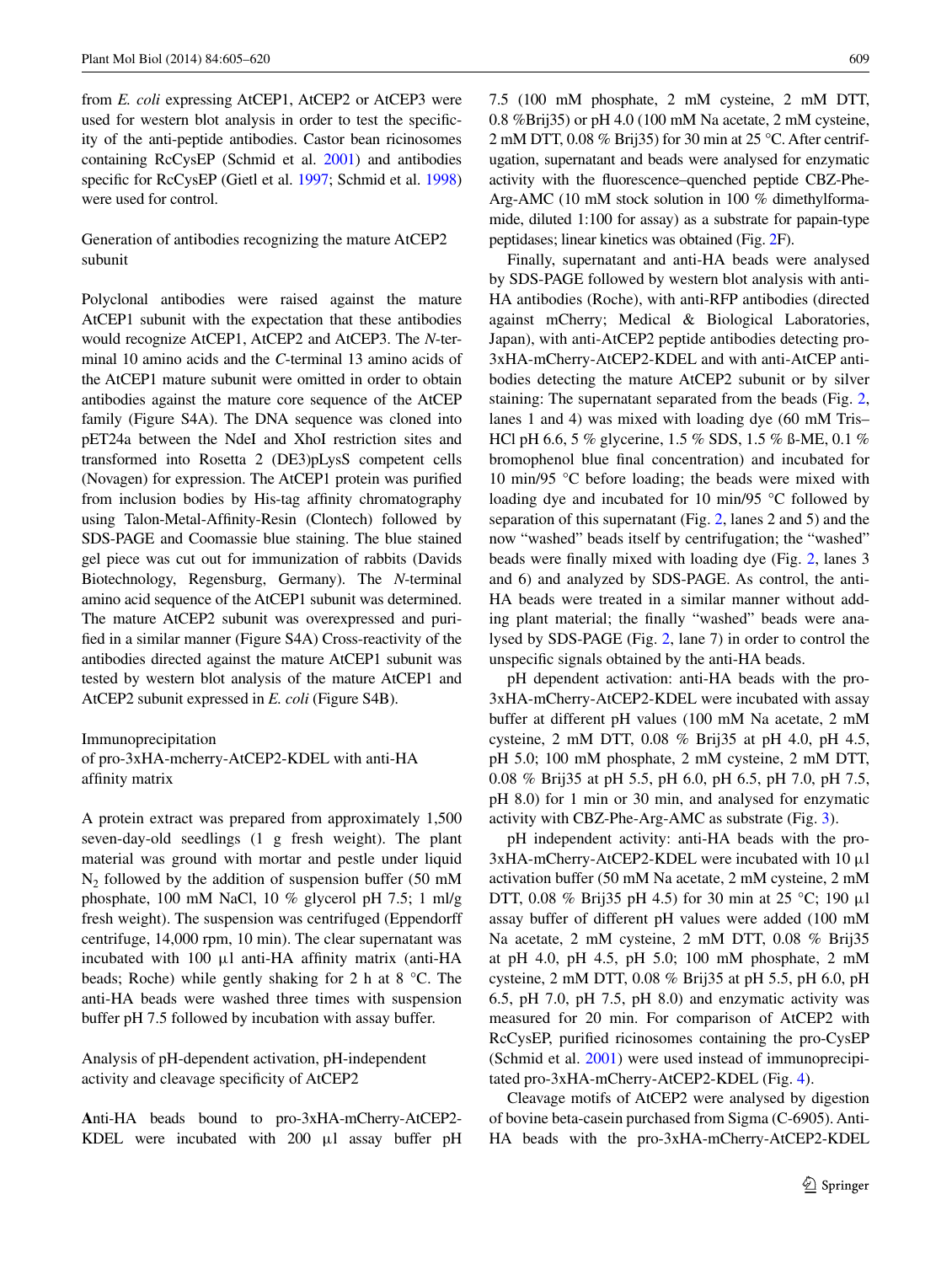<span id="page-5-0"></span>**Fig. 2** Maturation of pro-3xHA-mCherry-AtCEP2-KDEL by acidification leads to removal of the pro-sequence, cleavage between mCherry and AtCEP2 and release of the enzymatically active AtCEP2 mature subunit. pro-3xHA-mCherry-AtCEP2- KDEL was immunoprecipitated from protein extracts of 7 days old seedlings with anti-HA affinity matrix (anti-HA beads). The anti-HA beads with the pro-3xHA-mcherry-AtCEP2- KDEL attached were incubated with assay buffer pH 7.5 (*lanes* 1–3) or pH 4.0 (*lanes* 4–6), respectively, for 30 min at 25 °C. Incubation of anti-HA beads with buffer instead of plant extract was used as control (*lane* 7). The supernatant (*Lanes* 1 and 4) was separated from the beads; the beads were incubated for 10 min/95 °C followed by separation of this supernatant (*Lanes* 2 and 4) and the now "empty beads" (*Lanes* 3 and 6). The probes  $(1, 2, 4 \text{ and } 5)$  were analyzed directly by measurement of enzymatic activity (**F**). All the probes were analyzed by SDS-PAGE followed by western blot analysis (**A**–**D**) or silver staining (**E**)



were incubated with buffer at pH 4.5 for 30 min at 25 °C in order to obtain the mature, active AtCEP2. Beta-casein was added (0.13 % final concentration) and incubation at 25 °C was continued. Aliquots were taken after 1 min, 10 min, 30 min, 4 h and 24 h and analysed by 17.5 % SDS-PAGE followed by Coomassie-staining. Digests were stopped by freezing in liquid nitrogen. The same time points were chosen for further analysis: The beta-casein peptides obtained by digestion with AtCEP2 for 1, 10, 30 min, 4 and 24 h were separated by reversed-phase HPLC prior to N-terminal sequencing and MALDI analysis as previously described (Than et al. [2004](#page-15-17)).

Confocal laser scanning microscopy

Confocal laser scanning microscopy (Fluoview FV 1,000, Olympus, Japan) was performed using excitation at 561 nm and emission detection between 600 and 630 nm for mCherry and excitation at 480 nm and emission detection between 510 and 530 nm for GFP. Single pictures or stacks of pictures with  $0.5 \mu m$  step size at higher resolution and 2.5 μm step size at lower resolution were made. SYTO® 13 Green-Fluorescent Nucleic Acid Stain (Invitrogen) was used for staining of nuclei in root cap cells: seedlings were immersed for 3 min in  $SYTO^{\circledast}$  13 (5  $\mu$ M final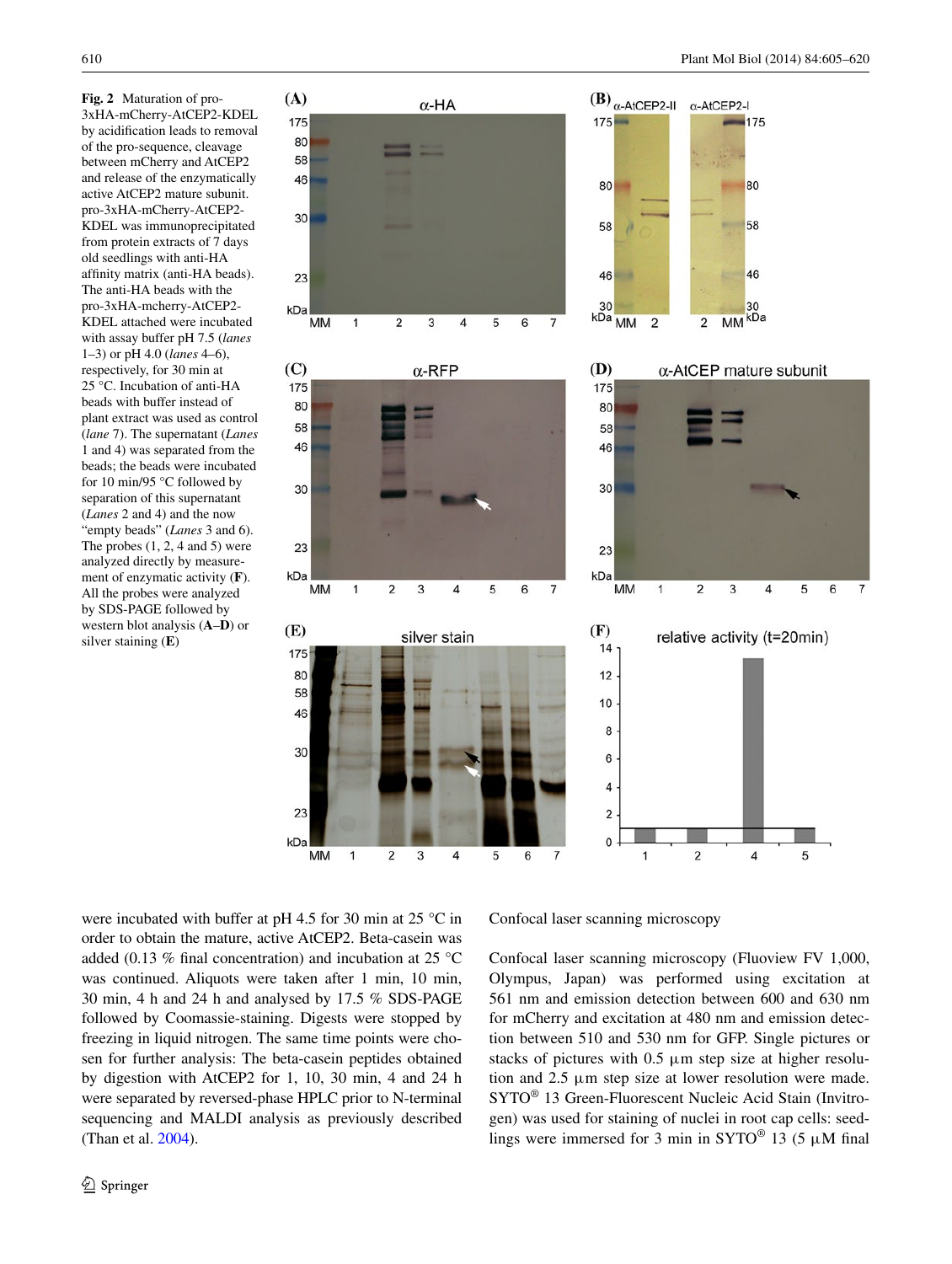

<span id="page-6-0"></span>**Fig. 3** pH dependence of activation. pro-3xHA-mCherry-AtCEP2- KDEL was immunoprecipitated with anti-HA affinity matrix and incubated at different pH values for 1 min or 30 min, respectively. Subsequently, the relative enzymatic activity was measured with the fluorescence quenched substrate CBZ-Phe-Arg-AMC. A linear kinetic was obtained. Control: immunoprecipitation with anti-HA affinity matrix from untransformed WT plants. Acetate buffer pH 4.0, 4.5, 5.0; phosphate buffer pH 5.5, 6.0, 6.5, 7.0, 7.5, 8.0. Standard deviation:  $n = 3$ 

concentration in buffer 20 mM Tris, 45 mM NaCl pH 7.4) followed by CLSM.

## **Results**

Generation of reporter lines expressing pre-pro-3xHA-m Cherry-AtCEP2-KDEL, GFP fused to an ER membrane protein in the *Arabidopsis* Col0 WT background, and pre-pro-3xHA-mCherry-KDEL under control of the endogenous AtCEP2 promoter in the *atcep2* knockout mutant

We constructed the gene for fusion proteins including mCherry with and without the mature AtCEP2 subunit (Fig. [1\)](#page-3-0). The fusion genes were cloned under the control of the endogenous AtCEP2 promoter thus obtaining  $P_{\text{CFP2}}$ ::prepro-3xHA-mCherry-AtCEP2-KDEL transformed into *Arabidopsis* Col0 WT plants and the non-functional reporter P<sub>CEP2</sub>::pre-pro-3xHA-mCherry-KDEL transformed into *cep2* knock out mutant plants (Fig. [1](#page-3-0); Figures S1 and S2).

The sequence approximately 2,000 bp upstream of the start Met, that were previously shown to confer tissue specific expression (Helm et al. [2008\)](#page-15-19), were used as the AtCEP2 promoter region. We placed the first three amino acids Leu-Pro-Ser of the mature subunit C-terminal to the pro-sequence in front of the 3xHA tag in order to ensure processing of the pro-peptide during maturation of AtCEP2. The junction between mCherry and the mature AtCEP2 subunit, on the other hand, exhibited only the "half" of the recognition site for processing to the mature subunit in order to obtain the mCherry-mature AtCEP2 protease subunit fusion protein after maturation (Fig. [1](#page-3-0); Figure S1). The final plasmid construct was sequenced and transformed into *Agrobacterium tumefaciens* for subsequent transformation of WT (Col0) plants.

The resulting reporter line expressing pre-pro-3xHAmCherry-AtCEP2-KDEL under the control of the endogenous AtCEP2 promoter was crossed with the *Arabidopsis* reporter line expressing a fusion protein between GFP and an ER membrane protein (Cutler et al. [2000](#page-14-9)) in order to visualize the subcellular structure that functions as the storage organelle for AtCEP2.

The construct  $P_{CEP2}$ ::pre-pro-3xHA-mCherry-KDEL as a non-functional reporter protein without the mature AtCEP2 protease subunit was obtained in an analogous manner. It comprised the endogenous AtCEP2 promoter, the 5′UTR and the coding regions for the N-terminal prepro-peptide, for the 3xHA tag and mCherry and for the C-terminal nine amino acids of the mature AtCEP2 subunit including the ER retention signal KDEL (Fig. [1;](#page-3-0) Figure S2). It was transferred into *cep2* knockout mutant plants.

#### Maturation of pro-3xHA-mCherry-AtCEP2-KDEL

Analysis of the tissue- and organ-specific activities of the three KDEL CysEP promoters in *Arabidopsis* transformants revealed significant *AtCEP2* promoter activity in young seedlings (Helm et al. [2008](#page-15-19)). *AtCEP2* promoter activity was especially striking in root tips, and probably in the calyptra and the root elongation zone of the root.

A protein extract was prepared from seven-day-old seedlings. The fusion protein pro-3xHA-mCherry-AtCEP2- KDEL was immunoprecipitated with anti-HA affinity matrix (anti-HA beads) at pH 7.5. The beads were washed with buffer at pH 7.5 and subsequently incubated with 200  $\mu$ l assay buffer at pH 7.5 (Fig. [2A](#page-5-0)–E, lanes 1–3) or pH 4.0 (Fig. [2A](#page-5-0)–E, lanes 4–6). As a control, anti-HA beads were incubated with buffer instead of protein extract (Fig. [2A](#page-5-0)–E, lane 7). After separation of supernatant and beads by centrifugation, supernatant and beads were analysed for enzymatic activity with the fluorescence–quenched peptide CBZ-Phe-Arg-AMC (Fig. [2F](#page-5-0)). Supernatant and beads were subsequently analysed by SDS-PAGE, followed by western blot analysis with anti-HA antibodies Fig. [2A](#page-5-0)), with anti-AtCEP2 peptide antibodies detecting pro-3xHA-mCherry-AtCEP2-KDEL (Fig. [2](#page-5-0)B), with anti-RFP antibodies directed against mCherry (Fig. [2](#page-5-0)C), or with antibodies recognizing the mature AtCEP2 subunit (Fig. [2D](#page-5-0)), respectively, and by SDS-PAGE followed by silver staining (Fig. [2](#page-5-0)E).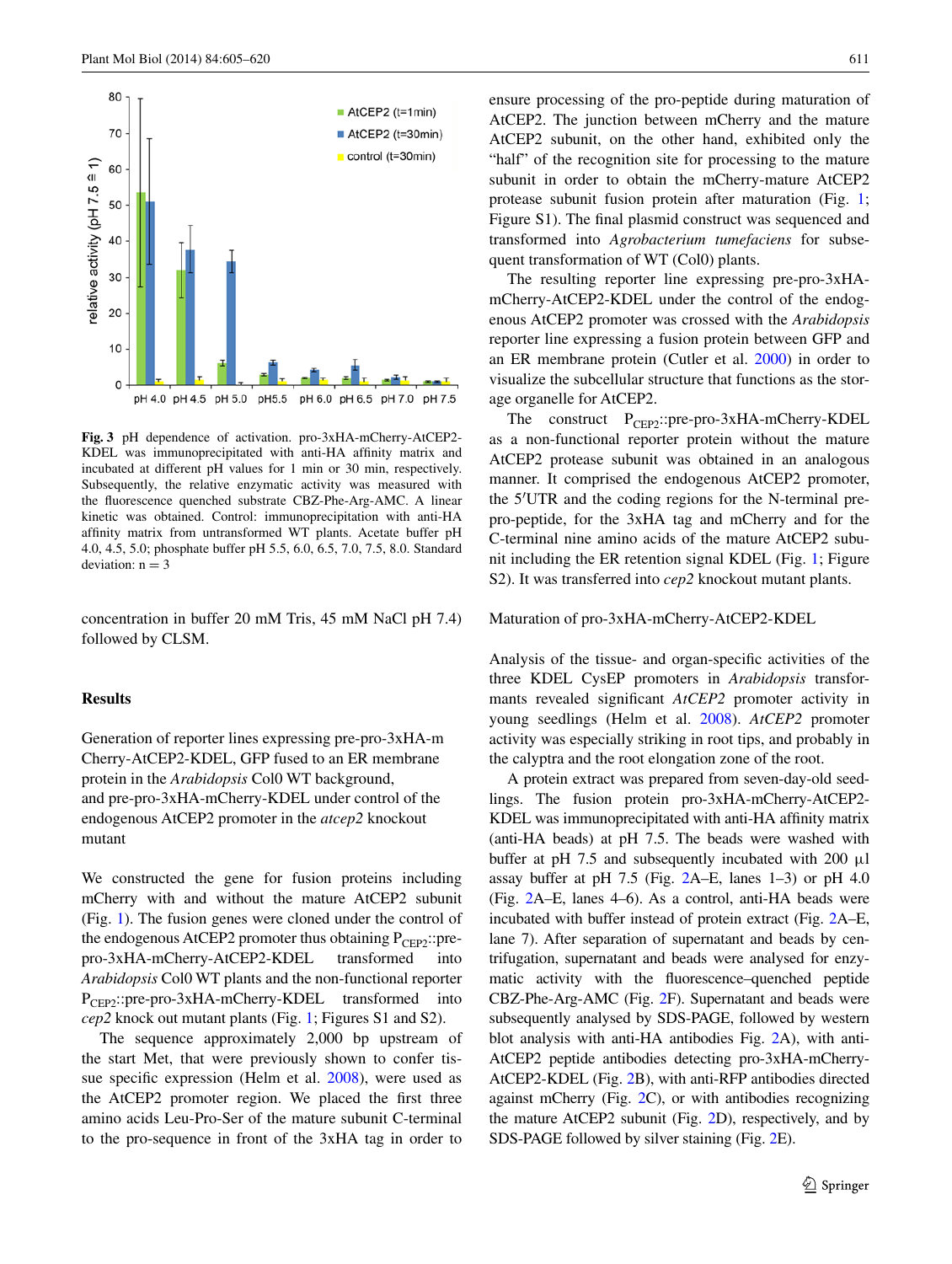

<span id="page-7-0"></span>**Fig. 4** pro-3xHA-mCherry-AtCEP2-KDEL and pro-CysEP-KDEL exhibit similar pH dependence of activation (**A**, **B**) and pH independence of activity (**C**, **D**). **A**, **B** Activation at different pH values for 1 min followed by measurement of enzymatic activity for 20 min with the fluorescence quenched substrate CBZ-Phe-Arg-AMC. Ace-

Immunprecipitation of pro-3xHA-mCherry-AtCEP2- KDEL with anti-HA beads and incubation at pH 7.5 revealed two distinct protein bands as recognized by anti-HA antibodies (Fig. [2A](#page-5-0)). Both proteins exhibit molecular masses smaller than the 80 kDa MW marker and represented the pro-3xHA-mCherry-AtCEP2-KDEL protein with a calculated MW of 70.5 kDa. At pH 7.5, these proteins were not released into the supernatant (Fig. [2](#page-5-0)A, lane 1), but remained attached to the anti-HA beads and had to be solubilized by treatment with loading dye at 95 °C for 10 min (Fig. [2A](#page-5-0), lane 2). Both proteins exhibited no enzymatic activity (Figs. [2F](#page-5-0), [3\)](#page-6-0) and thus should contain the intact pro-peptide. Both protein bands were recognized by the antiAtCEP2-I pro-peptide antibody (Fig. [2](#page-5-0)B, right) and by the anti-AtCEP2-II peptide antibody directed against the peptide at the extreme carboxy-terminus (Fig. [2](#page-5-0)B left and Figure S3), by anti-RFP- (Fig. [2C](#page-5-0), lane 2) and by anti-AtCEP-antibodies (Fig. [2](#page-5-0)D, lane 2 and Figure S4).



(B)

tate buffer pH 4.0, 4.5, 5.0; phosphate buffer pH 5.5, 6.0, 6.5, 7.0, 7.5, 8.0. **C**, **D** Activation for 30 min at pH 4.5 in 10 μl buffer followed by addition of 190 μl buffer of the indicated pH and measurement of enzymatic activity for 20 min. A linear kinetic was obtained in all experiments. Standard deviation:  $n = 3$ 

Immunoprecipitation of pro-3xHA-mCherry-AtCEP2- KDEL with anti-HA beads, followed by incubation at pH 7.5 and decoration with anti-HA antibodies revealed two more relatively faint protein bands: one with a MW < 58 kDa that probably represents 3-HA-mCherry-AtCEP2 with a calculated MW of 57.2 kDa, and another that is probably 3xHA-mCherry lacking the pro-peptide and the AtCEP2 mature (Fig. [2A](#page-5-0)–D, lane 2). The AtCEP2 mature subunit adjacent to 3xHA-mCherry seems to be below the level of detection using antibodies or by enzymatic activity (Fig. [2](#page-5-0)D, F, lane 2). A small amount of all three HA-tagged proteins could not be solubilised and remained attached to the anti-HA beads (Fig. [2,](#page-5-0) lane 3).

Immunoprecipitation of pro-3xHA-mCherry-AtCEP2- KDEL with anti-HA beads and incubation at pH 4.0 resulted in maturation by self-cleavage and in release from the anti-HA beads to the supernatant (Fig. [2](#page-5-0)A, C and D: lane 4). Most interesting, not only were the KDEL-motif and propeptide removed, but mCherry (Fig. [2](#page-5-0), lane 4, white arrow)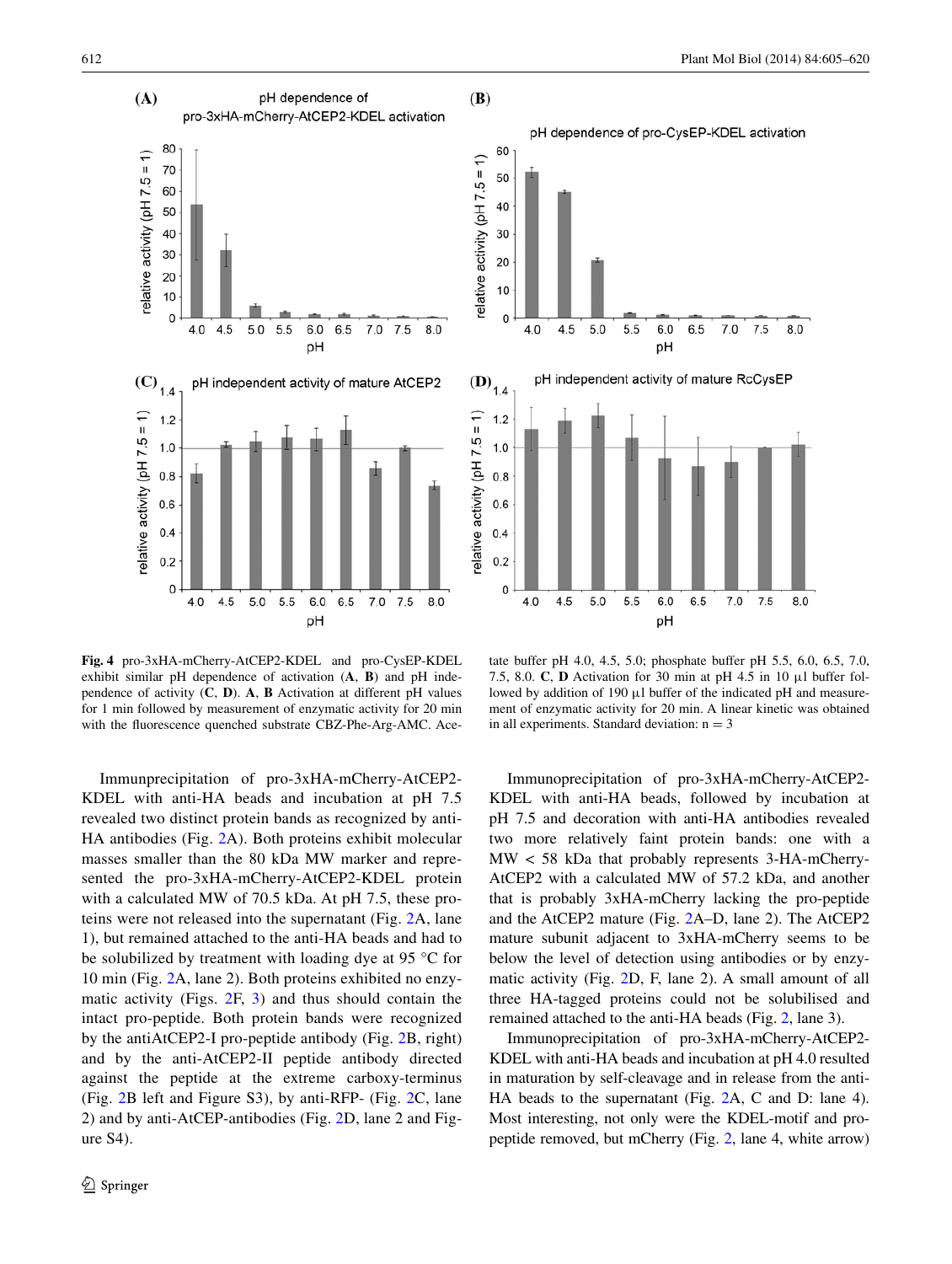and the mature AtCEP2 subunit (Fig. [2](#page-5-0), lane 4, black arrow) were separated. The AtCEP2 mature protease in the supernatant (Fig. [2D](#page-5-0), lane 4) was enzymatically active (Fig. [2F](#page-5-0), lane 4). Maturation and cleavage between mCherry and AtCEP2 mature subunit at pH 4.0 was confirmed by SDS-PAGE and silver staining (Fig. [2E](#page-5-0), lane 4). pH-dependent activation could also be followed by CLSM: incubation of the anti-HA affinity matrix containing the immunoprecipitated pro-3xHA-mCherry-AtCEP2-KDEL with assay buffer at pH 7.5 resulted in a "stably localized" mCherry signal around the beads, whereas incubation with assay buffer pH 4.0 resulted in a diffuse mCherry signal spreading away from the beads. Our AtCEP2 reporter fusion construct thus represents a protein functional in vivo.

The pH dependence of AtCEP2 activation was analysed in more detail by incubating the anti-HA affinity matrix containing the immunoprecipitated pro-3xHA-mCherry-CEP2-KDEL at pHs between pH 7.5 and 4.0. The relative activity with the fluorescence quenched peptide CBZ-Phe-Arg-AMC for 20 min exhibited a linear progress (Fig. [3](#page-6-0)). As a control we used anti-HA affinity matrix incubated for immunoprecipitation with protein extract from untransformed WT plants not expressing the HA tagged AtCEP2 fusion protein (Fig. [3](#page-6-0)). Between pH 5.5 and pH 7.5, only a weak activation close to the back ground could be observed. The turning-point was observed at pH 5.0, where after 1 min a 5-fold increase of relative fluorescence units was reached and after 30 min activation time, a 35-fold increase of relative fluorescence units was reached. At pH 4.5 and at more acidic pH values the full activity of the mature AtCEP2 was reached after 1 min activation time (Figs. [3,](#page-6-0) [4A](#page-7-0)).

When activated (incubation time at pH 4.5 for 30 min), the mature AtCEP2 exhibited a pH independent activity reaching similar relative fluorescence units within 20 min measurement at all pH values between pH 4.0 and pH 8.0 (Fig. [4C](#page-7-0)).

This pH-dependent activation and pH-independent activity of AtCEP2 was compared with that of RcCysEP from isolated ricinosomes. RcCysEP had its "turning-point" at pH 5.0 and reached full enzymatic activity within 1 min at pH 4.5 and 4.0 (Fig. [4B](#page-7-0)). Mature castor bean CysEP exhibited a pH-independent activity similar to AtCEP2: acidification of isolated ricinosomes for 30 min at pH 4.5 revealed the mature CysEP that had a similar enzymatic activity at all pH values between pH 4.0 and pH 8.0 (Fig. [4D](#page-7-0)).

The pro-enzymes of AtCEP2 and RcCysEP isolated "ex vivo" either by immunoprecipitation with anti-HA-affinity matrix or by purification of ricinosomes, exhibit similar biochemical properties in that acidification at pH 5.0 and at more acidic pH values leads to self-cleavage of the propeptide, and to maturation of the pro-enzyme to the mature and enzymatically active protease.

AtCEP2 accepts proline near the cleavage site thus exhibiting the broad substrate specificity typical for KDEL-CysEPs

We examined peptide fragments generated by digestion of bovine milk beta-casein with AtCEP2. Peptides were separated by reversed-phase HPLC prior to N-terminal sequencing and MALDI-TOF analysis. The sequences of the 80 peptides identified revealing 57 different cleavage sites are listed in Table S1. An additional six cleavage sites were identified by N-terminal amino acid sequencing (EELN…., ELNV…, IEKF…, KFQS…, NSLP…, VPPF…). Figure S5 shows the beta-casein sequence with the identified cleavage sites marked by arrows.

Neutral amino acids with large aliphatic and non-polar residues or with aromatic residues were preferentially found at the P2 and P2′positions (Figure S5). A clear preference at the P1 and P1′ positions was not apparent (Figure S5). Of particular interest was the acceptance of Pro at P2, P1, P1′ P2′ (Figure S5). AtCEP2 can thus cleave at both the N- and C-terminal side of proline. This highly unusual proline-specific cleavage seems to be a characteristic feature of KDEL CysEPs. The biochemical data therefore confirmed that the translational fusion protein pre-pro-3xHAmCherry-AtCEP2-KDEL is functional.

# AtCEP2 is expressed in the final stage of root cap formation and in root elongation

Analysis of seedlings between 2 and 35 days old expressing pre-pro-3xHA-mCherry-AtCEP2-KDEL in the WT background by western blot analysis of protein extracts with anti-HA-tag antibodies and by CLSM indicated that AtCEP2 was expressed from the beginning of seedling growth in root caps as soon as the root tips emerged.

Seven days old seedlings were analysed by CLSM (Fig. [5\)](#page-9-0). The DNA stain SYTO® 13 Green-Fluorescent Nucleic Acid Stain marked the nuclei of the root and the latest root cap (Fig. [5A](#page-9-0)), whereas the AtCEP2 reporter protein is most strongly expressed in cells of the latest root cap (Fig. [5B](#page-9-0)). Merging the AtCEP2 reporter and the stained nuclei revealed the greatest expression of the AtCEP2 reporter in the last cells carrying a stainable nucleus, indicating that the oldest cells of the root cap were dead (Fig. [5](#page-9-0)C). Localization of the red AtCEP2 reporter (Fig. [5](#page-9-0)E) and the green ER membrane protein reporter (Fig. [5D](#page-9-0)) in the root tip revealed co-localization of pro-3xHA-mCherry-AtCEP2-KDEL in distinct areas of the ER in the root cap (Fig. [5](#page-9-0)F). A diffuse labelling could be observed in a few outermost root cap cells, suggesting that their vacuole was disrupted (Fig. [5](#page-9-0)D–F). Expression of the AtCEP2 reporter protein caused a distinct two band pattern in the root, where the upper band marked the root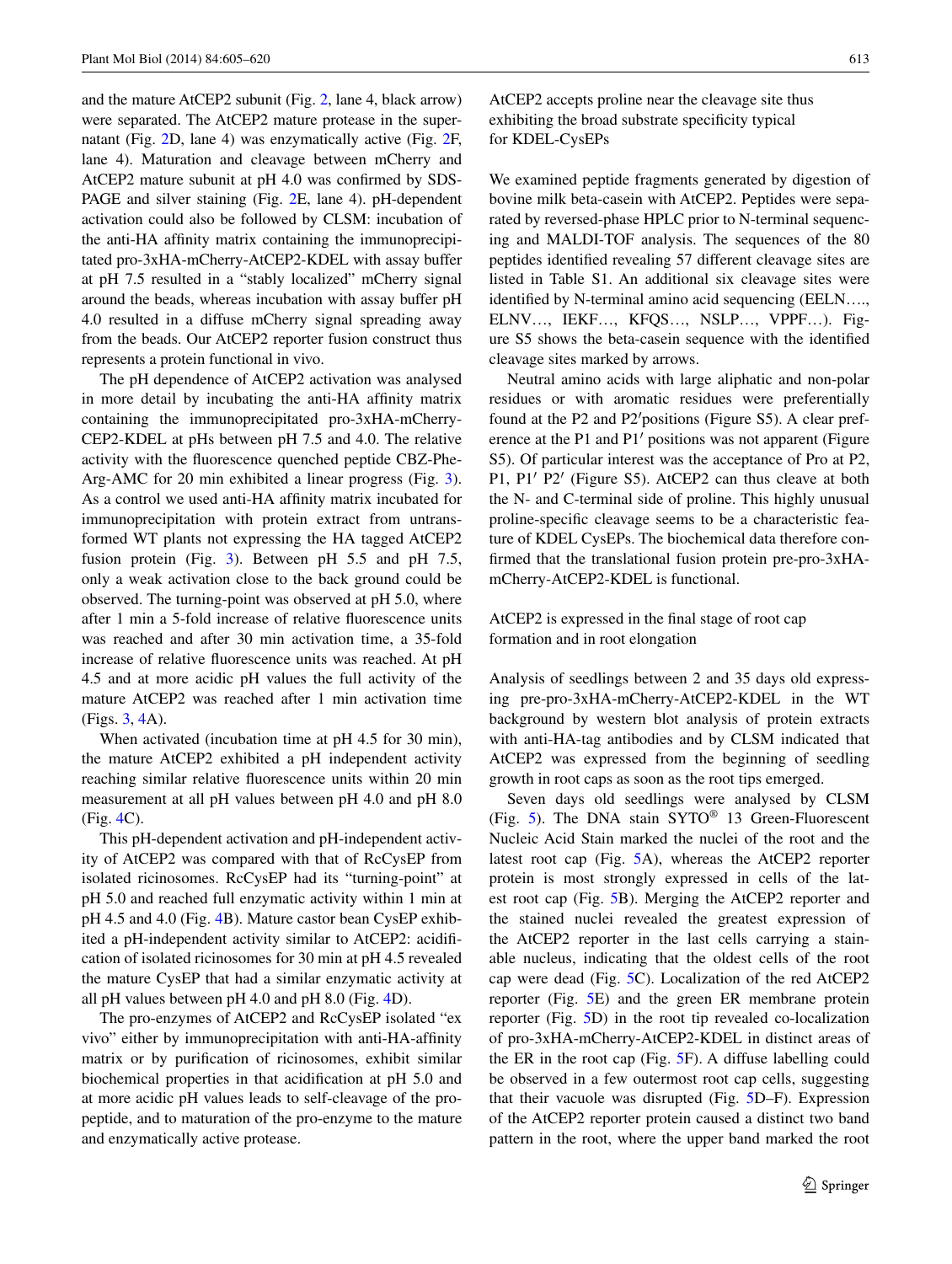

<span id="page-9-0"></span>**Fig. 5** Localization of the mCherry-AtCEP2 reporter protein and the nuclei stained with the DNA-stain SYTO® 13 in the root cap (**A**–**C**) and localization of the mCherry-AtCEP2 reporter protein and the GFP-ER membrane reporter protein (**D**–**F**). **A** The DNA stain marks the nuclei of the root and the latest root cap. **B** The mCherry-AtCEP2 reporter is most strongly expressed in cells of the latest root cap. **C** Merge of the AtCEP2 reporter and the stained nuclei reveals the strongest expression of the AtCEP2 reporter in the last cells carrying a stainable nucleus indicating the following cells to be dead. **D**–**F** The

mCherry-AtCEP2 can be detected in cells of the already released root cap and in root tip cells that are developing into the next root cap cells. Co-expression of mCherry-AtCEP2 and a GFP-ER membrane protein marker (Cutler et al. [2000](#page-14-9)) reveals a partial co-localization indicating that AtCEP2 might be localized to subdomains of the ER. **A**–**C** Stacks of images were obtained with a step size of  $1.0 \mu m$ ; enlargement 600×. **D**–**F** Stacks of images were obtained with a step size of 0.5 μm; enlargement 600 $\times$ 

elongation zone and the lower band represented the signal in the youngest root cap cells of the root tip (Fig. [6](#page-12-0)F). Single CLSM pictures show the localization of AtCEP2 exclusively in the outermost layer of the root, that is in the latest root cap cells peeling off and in the epidermis of the elongation zone; no AtCEP2 expression was seen in cells inside the root (Fig. [6F](#page-12-0), insets). It should be noted that—in contrast to root cap formation—PCD does not occur in the root elongation zone.

In principle, the expression of the *AtCEP's* in roots is reflected in the "root expression visualizer [\(www.arexbd.org](http://www.arexbd.org) database)" (Figure S6). However, no probeset ID is available for *AtCEP2* (At3g48340) in the ATH1 datasource. The *AtCEP2* expression pattern has

erroneously been attributed to *AtCEP1* (At5g50260, probe ID 248545\_at) or AtCEP3 (At3g48350; probe ID\_252368\_at).

Interestingly, *atcep2* knockout mutant lines exhibited no obvious phenotype such as impairment in root elongation or cap formation (Fig. [7](#page-12-1)). We analysed the *atcep2* knockout mutant line expressing pre-pro-3xHA-mCherry-KDEL. No difference to WT root cells was observed. Roots exhibited a normal root cap; expression of the non-functional reporter without the AtCEP2 protease subunit revealed the characteristic two band pattern (Fig. [7](#page-12-1)).

Expression levels of *AtCEP1* and *AtCEP3* were 1.9-fold and 1.8-fold up-regulated in 7 days old seedlings of *atcep2* knock out plants in comparison with those of the wild type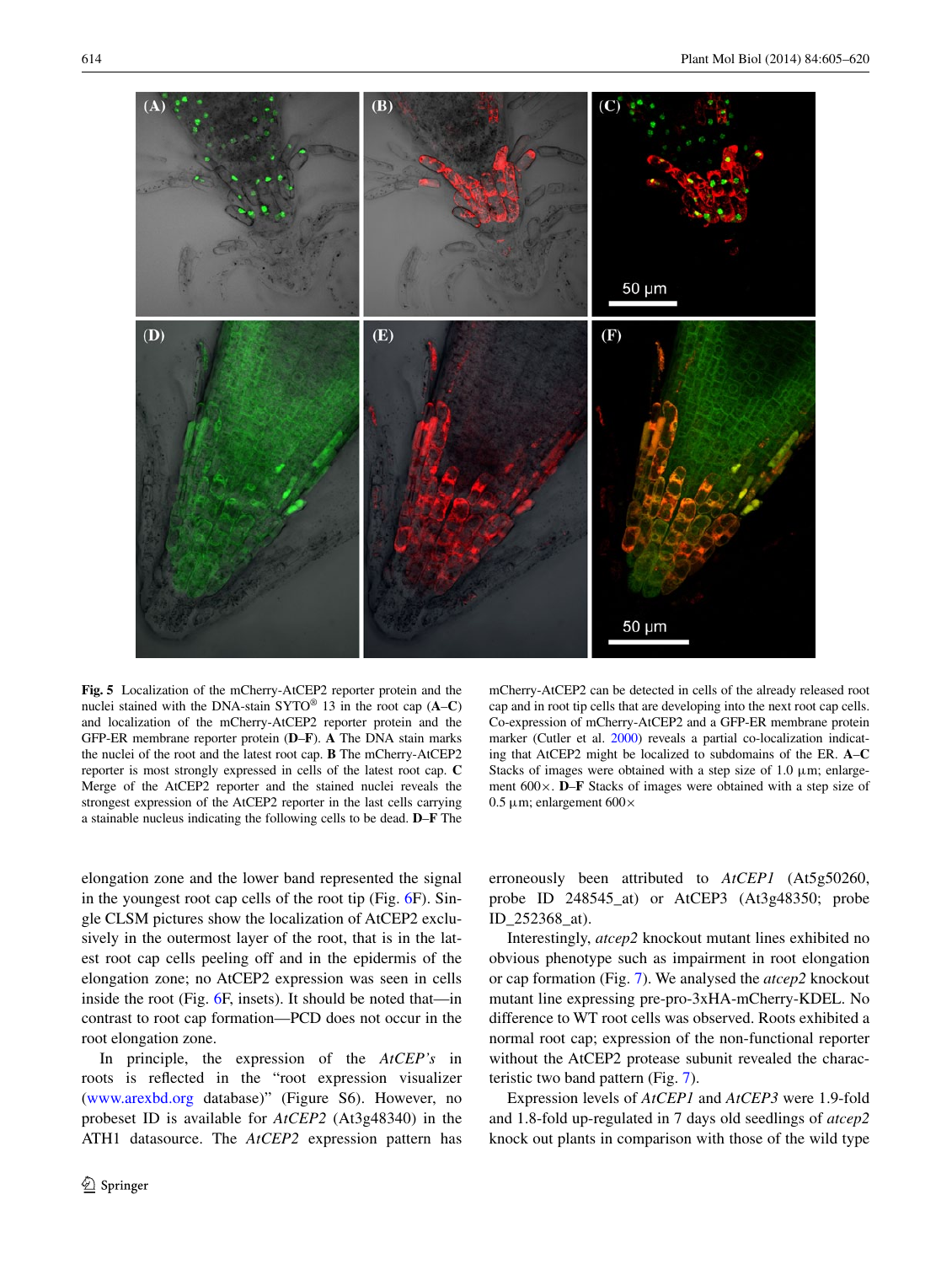(Figure S7). In young seedlings, *AtCEP1* is expressed in the root tip and during lateral root formation and *AtCEP3* is expressed in the hypocotyl-root transition zone and within the main root inside the endodermis (Helm et al. [2008](#page-15-19)). The slight up-regulation of *AtCEP1* and *AtCEP3* in *atcep2* knock out plants might take place in these tissues without a change of the promoter specificity of these KDEL peptidases.

Comparison of proteolytic activity in a protein extract from wild type plants and from the *atcep2* knockout mutants indicated a reduction of proteolytic activity to <60 % in the *atcep2* knockout mutant plant compared to wild type (Fig. [8](#page-12-2)). AtCEP2 might therefore account for more than 40 % of the papain-type proteolytic activity in roots.

AtCEP2 is expressed in young primary leaves and in the hypocotyl

The AtCEP2 reporter protein was also expressed in epidermis cells at the base of young leaves (Fig. [6A](#page-12-0)–C). AtCEP2 was expressed in the hypocotyl in cells of non-protruding cell files (Fig. [6A](#page-12-0), D, E) but not in the stomata itself (Fig. [6D](#page-12-0), white arrows).

AtCEP2 in young seedlings is exclusively expressed in epidermal cells and is localized to ER-derived organelles

Confocal laser scanning microscopy analysis of WT plants co-expressing the red AtCEP2 reporter protein and a green ER membrane protein (Cutler et al. [2000](#page-14-9)) established storage of AtCEP2 in ER-derived organelles: vesicles filled with the red AtCEP2 reporter are surrounded by a green membrane (Figs. [6C](#page-12-0), E, H, K and L). We found two types of storage organelles: round ricinosome-like organelles with their characteristic diameter of approximately 1  $\mu$ m and ER-bodies with their characteristic  $10 \mu m$  long spindle-shaped appearance.

Epidermis cells at the base of young leaves exhibited the round ricinosome-like organelles; no ER-bodies were found (Fig.  $6B$ , C).

Epidermis cells of the hypocotyl showed exclusively the spindle-shaped ER-bodies; no ricinosome-like organelles could be detected (Fig. [6D](#page-12-0), E). Interestingly, cells in the non-protruding cell files containing the stomata were "full" of ER-bodies that could be seen due to their length at lower magnifications. On the other hand, cells in the protruding cell files where no stomata are formed exhibited no AtCEP2-containing organelles (Fig. [6](#page-12-0)D).

In cells of the root elongation zone (Fig. [6G](#page-12-0), H) and in root cap cells (Fig. [6](#page-12-0)I–L), co-localization of AtCEP2 with distinct areas of the ER was observed: AtCEP2 can be localized to ricinosome-like organelles, that is, round bodies filled with the red AtCEP2 reporter and surrounded by a green membrane.

A careful examination of the tissues analyzed in the 7 days old seedlings revealed that either ricinosome-like organelles or ER-bodies harbouring mCherry-AtCEP2 were found in the same tissue; both types of organelles labeled with AtCEP2 could not be detected in the same cell or tissue.

#### **Discussion**

We could show that AtCEP2 is expressed in vegetative tissues such as young *A. thaliana* seedlings, that is, in the root cap and root elongation zone, in the non-protruding cell files of the hypocotyl containing stomata (but not in the stomata itself) and at the base of young leaves. We found AtCEP2 exclusively in epidermal cells, where it is stored in round ricinosome-like organelles or in spindle-shaped ER-bodies as the enzymatically inactive pro-form, although very small amounts of the mature subunit seem to present at neutral pH. Acidification of pro-AtCEP2 results in maturation, that is, cleavage of the pro-peptide and also cleavage between mCherry and the AtCEP2 mature protease, indicating that the pre-pro-3xHA-mCherry-AtCEP2-KDEL reporter is a functional construct in vivo. The similarity to RcCysEP suggests that this pH-dependent activation is common to KDEL-CysEPs. A small amount of the mature AtCEP2 protease was also present, consistent with our finding with the RcCysEP (Schmid et al. [1998](#page-15-7)): the assay at pH7.5 with the radioactively labelled precursor of glyoxysomal malate dehydrogenase (pre-gMDH) as a substrate revealed the pro-form to exhibit a very low proteolytic activity.

The presence of a GFP-tagged ER membrane protein showed that AtCEP2 was localized in two different ERderived compartments: in spherical 1 μm organelles (similar to ricinosomes or KDEL vesicles) and in  $1 \times 10 \mu$ m spindle-shaped ER-bodies. AtCEP2 was expressed exclusively in epidermal cells: at the base of young leaves, in the hypocotyl, in the root elongation zone and in the root cap of seedlings.

Plants exhibit several organelles for transport of proteins synthesized at the ER to their final destination. In general, proteins for secretion are synthesized at the ER and are modified in the ER lumen or Golgi, respectively, through formation of disulfide bridges and glycosylation before they reach their final destination by vesicle transport. Most transport vesicles from the ER are coat protein II (COPII) vesicles with a diameter of 50 nm. Plants develop various ER-derived structures with a diameter between 200 nm and 1 μm for protein storage (Hara-Nishimura et al. [2004](#page-15-22); Herman and Schmid [2004\)](#page-15-23). Monocotyledons produce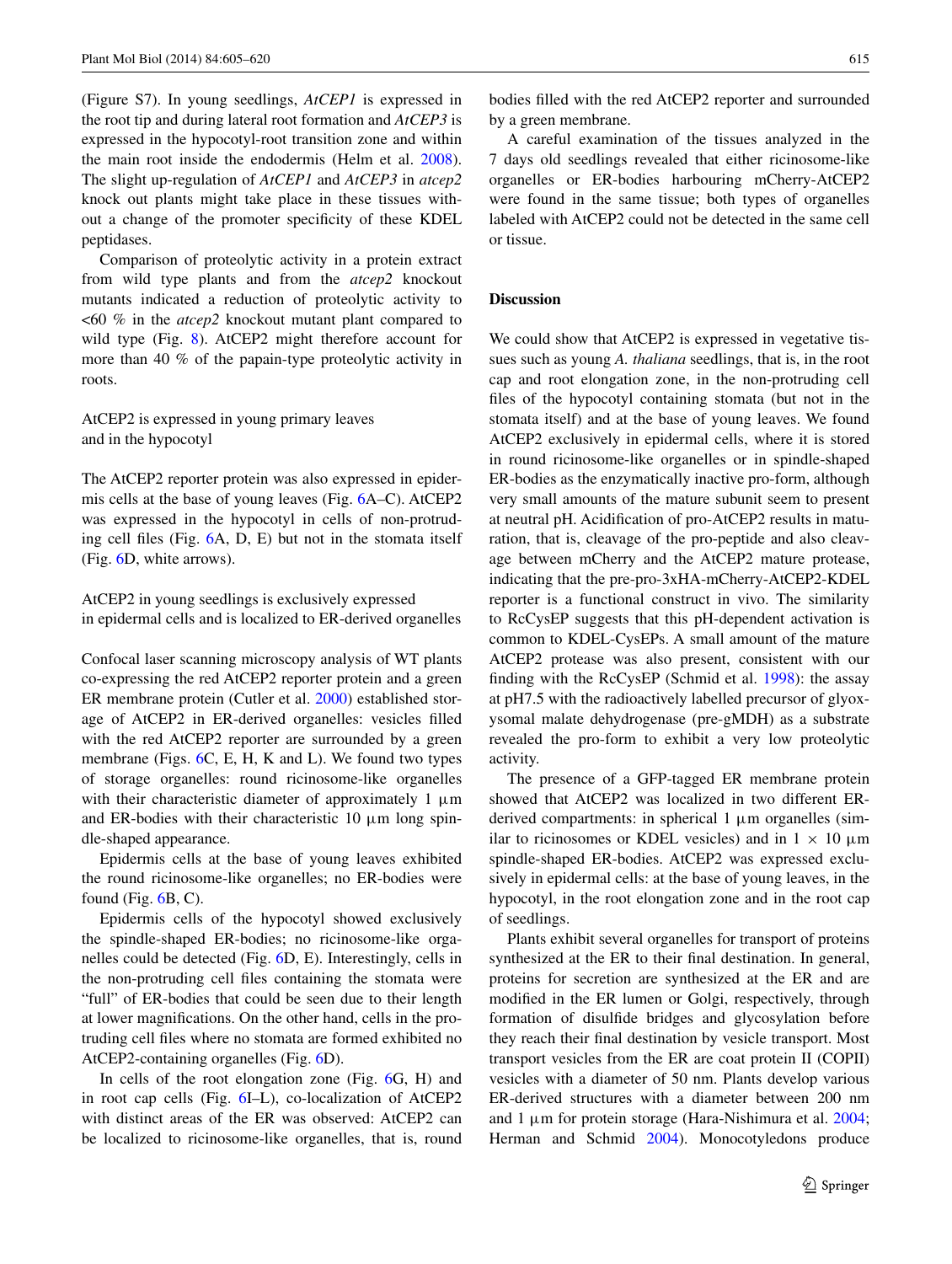

"protein bodies (PB)" for accumulation of seed storage proteins (Herman and Larkins [1999;](#page-15-24) von Wettstein [2007](#page-15-25)). "Precursor-accumulating (PAC) vesicles" in the maturing cotyledons of pumpkin (*Cucurbita maxima*) are instrumental in the bulk transport of seed protein precursors (Hara-Nishimura et al. [1998,](#page-15-26) [2004\)](#page-15-22).

The "ER body" is a unique organelle of Brassicales plants (for a recent review see Yamada et al. [2011](#page-15-27)). ER bodies are spindle-shaped structures surrounded by a

<sup>2</sup> Springer

single membrane with attached ribosomes. With a size of 10 μm long and 1 μm wide, they are the largest ER structure in plants. ER bodies can be categorized into two types in *Arabidopsis*: seedling and root ER bodies, and woundinducible ER bodies. *Arabidopsis* seedlings accumulate ER bodies in the epidermis. ER bodies are found in cotyledons and hypocotyl, where they disappear with the progression of senescence, and in root tissues, where ER bodies are constitutively accumulated; when plants are wounded,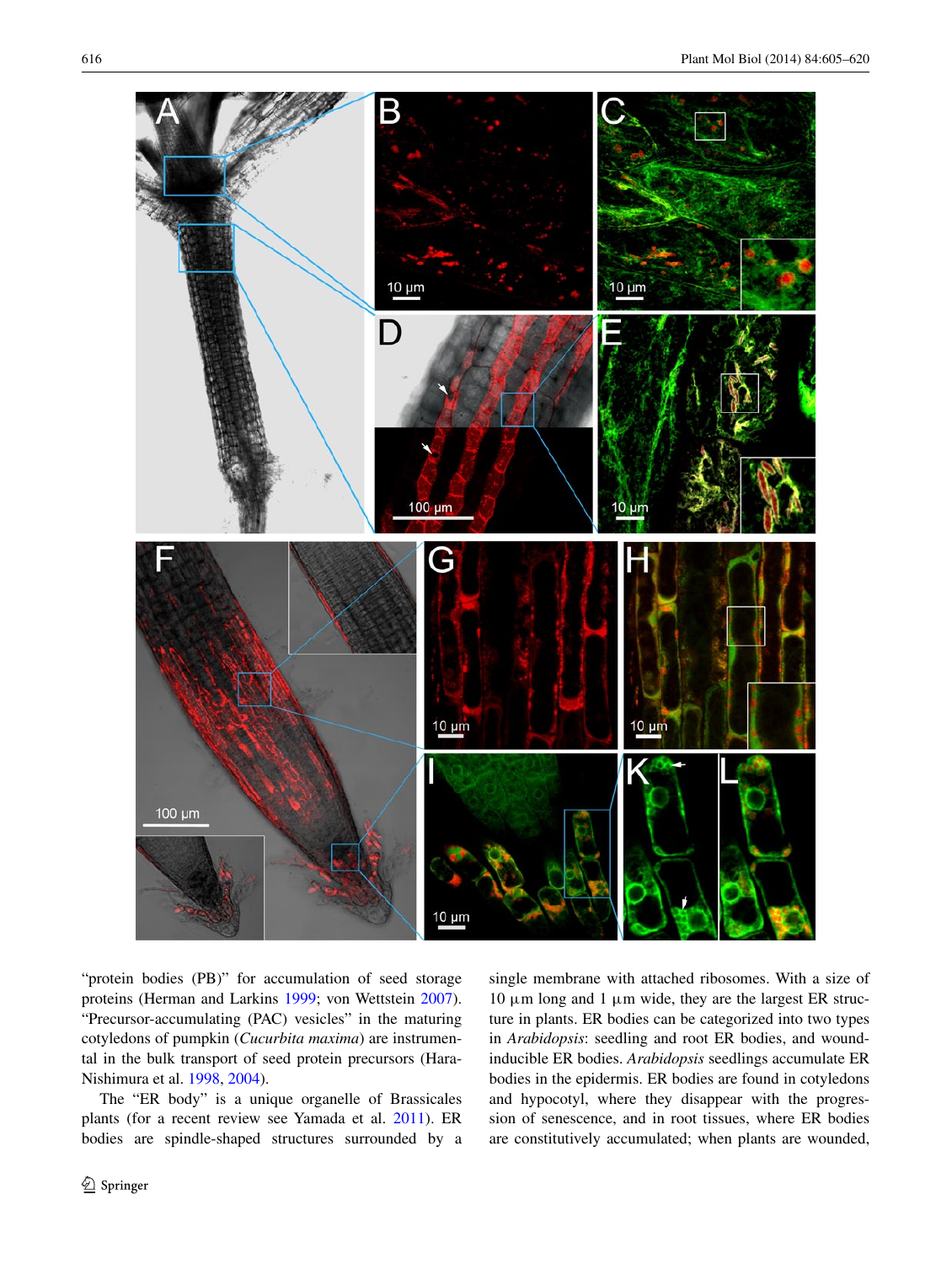<span id="page-12-0"></span>**Fig. 6** Sub-cellular co-localization of mCherry-AtCEP2 and a GFP-◂ER membrane protein in epidermis cells at the base of young leafs, in the hypocotyl and in the root cap of *Arabidopsis thaliana* seedlings. **A** Light micrograph (differential interference contrast) of an *Arabidopsis* seedling. *Blue boxes* indicate representative tissues, where the enlarged images (**B**–**E**) can be found. **B**, **C** mCherry-AtCEP2 at the base of young leafs is stored in round, ricinosome-like ER-derived vesicles; **B** *red* channel showing mCherry-AtCEP2; **C** merge of *red* mCherry-AtCEP2 and *green* ER membrane protein. **D** mCherry-AtCEP2 is observed in epidermis cells of the hypocotyl only in cell files including the stomata (*white arrow*); the upper part shows the red channel and differential interference contrast, the lower part shows the *red* channel only. **E** Enlargement of the tissue boxed in (**D**) elucidates the co-localization of mCherry-AtCEP2 and the GFP-ER membrane protein in spindle-shaped ER-derived vesicles resembling ER-bodies. **F** Roots exhibits a distinct and characteristic two band pattern; the upper band seems to mark the root elongation zone, whereas the signal in the root tip is localized in the latest root cap cells. **G**, **H** Co-localisation of mCherry-AtCEP2 with distinct areas of the ER is observed. AtCEP2 is found in round ricinosome-like organelles. **I**, **K**, **L** AtCEP2 can be localized in the latest root cap cells to ER-derived organelles; numerous round organelles resembling ricinosomes (Fig. [6K](#page-12-0), *white arrows*) are found that were filled with AtCEP2. **A**, **F** the *blue boxes* indicate representative tissues, where the enlarged images can be found. **C**, **E**, **H** the *white insets* represent enlargements of the *white boxed* areas. **K** and **L** represent enlargements of the tissue boxed in **I**. Stacks of images were obtained. **D**, **F**: Step size 1 μm; *insets* in **F**. single images. **B**, **C**, **E**, **G**, **H**, **I**, **K** step size 0.5 μm

the accumulation of ER bodies increases (Matsushima et al. [2002](#page-15-28)). ER bodies have specific membrane proteins termed "membrane protein of endoplasmic reticulum body 1″ (MEB1) and MEB2 that localize to the ER body membrane but not to the ER network; MEB1 and MEB2 are suggested to be metal transporters since they suppress iron and manganese toxicity upon heterologous expression in yeast (Yamada et al. [2013\)](#page-15-29). Several ß-glucosidases with an ER retention signal were described as the main components in the ER body, which lets suggest that ER bodies are involved in the metabolism of glycosides such as glucosinolates (Matsushima et al. [2003;](#page-15-30) Yamada et al. [2009](#page-15-31)). It is



<span id="page-12-2"></span>**Fig. 8** AtCEP2 amounts to more than 40 % of the papain-type protease activity in 7 days old seedlings. Seven days old seedlings from wild type and *atcep2* knock out plants were analyzed for enzymatic activity with the fluorescence–quenched peptide CBZ-Phe-Arg-AMC at pH 4.5 ( $n = 3$ ). For control of the protein amounts obtained and measured in the protein extract, the protein extracts were compared by SDS-PAGE; a representative area is shown

suggested that the ER body is involved in defense against metal stress as well as pathogens and herbivores (Yamada et al. [2013](#page-15-29)).

We found ER bodies harbouring mCherry-AtCEP2 in epidermis cells of the hypocotyl; this might indicate that ER bodies in *Arabidopsis* are storage organelles not only for ß-glucosidases but also for AtCEP2. It is possible that both enzymes may be present at the same time. On the other hand, we found numerous AtCEP2-storing ricinosome-like organelles in roots, but apparently no AtCEP2-storing ER bodies, although ß-glucosidase-accumulating ER bodies should be present in root tissues. Future experiments visualizing ER bodies with a luminal KDEL-tailed GFP should clarify if ricinosomes and ER bodies are simultaneously



<span id="page-12-1"></span>**Fig. 7** *atcep2* KO mutant plants exhibit no obvious phenotype such as an impairment in root cap formation compared to WT plants. *at*cep2 KO mutant line transformed with the non-functional reporter

protein pre-pro-3xHA-mCherry-KDEL. **A** Stacks of images were obtained with a step size of  $1 \mu$ m. **B** single image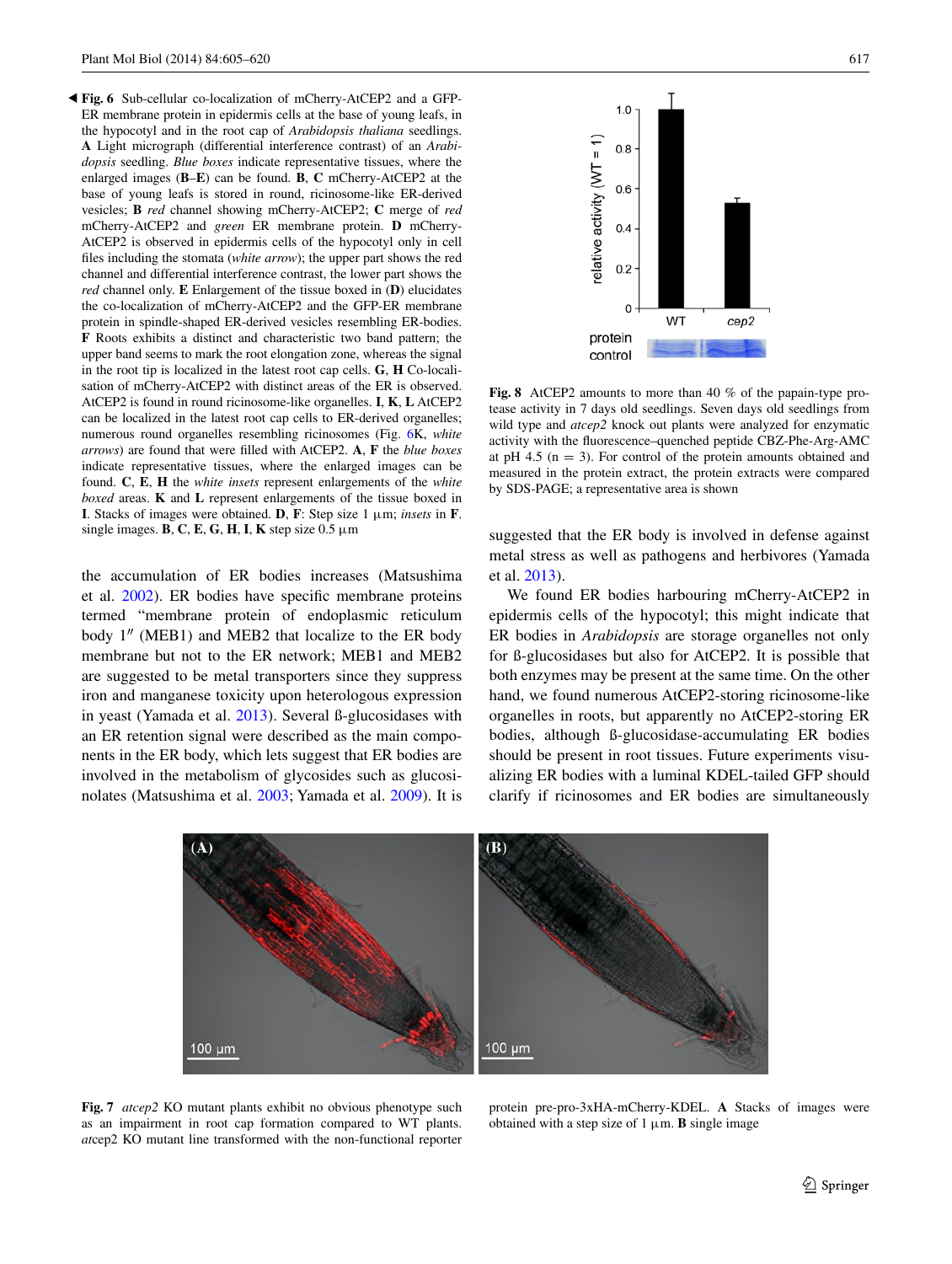present, and if AtCEP2 is routed to only one of the organelles, depending on the cell type.

Ricinosomes were established as storage organelle for the pro-form of KDEL-CysEPs in several plants such as castor bean endosperm of germinating seeds and nucellus of maturing seeds (Schmid et al. [1999,](#page-15-11) [2001;](#page-15-12) Greenwood et al. [2005\)](#page-14-4) and tomato anthers and imbibed seeds (Senatore et al. [2009,](#page-15-13) Trobacher et al. [2013](#page-15-14)); in these tissues, the appearance of ricinosomes and the accumulation of KDEL CysEP are an early indicator for the final stage of developmental PCD. Ricinosome-like organelles have now been found for the first time in *Arabidopsis*. AtCEP2 storing ricinosomes in *Arabidopsis* seedlings seem to be like ER bodies—exclusively localized in epidermal cells. Interestingly, AtCEP2-storing ricinosome-like organelles were found not only in the root cap as a prominent example for developmental PCD, but mCherry-AtCEP2 containing ricinosome-like vesicles surrounded by the GFP-labeled ER-derived membrane were also present in the root elongation zone, where no PCD is to be expected. KDEL CysEPs are not glycosylated (Than et al. [2004](#page-15-17)); together with the KDEL endoplasmatic reticulum retention signal, a localization to Golgi bodies or the TGN is not to be suggested.

ER bodies are suggested to be involved in defence against biotic and abiotic stress. A role for KDEL-CysEPs and ricinosomes in pathogen defense, for example against biotrophic fungi, cannot be excluded. Depending on the developmental stage or the necessity for pathogen defense of the plant, ricinosomes could be the storage organelle not only for KDEL CysEPs but also for other, yet unknown enzymes. For example, ricinosomes in the nucellus of young maturing castor bean seeds exhibit a grape-like structure and contain a diverse spectrum of proteins in addition to the KDEL CysEP (Greenwood et al. [2005\)](#page-14-4), whereas the matrix enzymes of ricinosomes in the endosperm of germinating castor bean seeds obviously mainly consist of KDEL-CysEP (Schmid et al. [2001](#page-15-12)).

An alternative pathway for transfer of proteases from the ER via the Golgi apparatus to vacuoles prior to PCD has been identified in the endothelium cells of maturing *Arabidopsis* seeds (Ondzighi et al. [2008](#page-15-32)). The endothelium is the layer of cells that surrounds the endosperm and undergoes PCD during embryogenesis. A protein disulfide isomerase with a *C*-terminal KDEL ER retrieval signal (PDI5) is transferred together with a cysteine protease without the KDEL motif via the Golgi into lytic and protein storage vacuoles. It is suggested that the KDELtailed PDI5 functions as a chaperone for transporting proteases from the ER to their site of action and prevents their premature activation. Because PDI5 carries a KDEL ER retrieval signal, it remains to be seen how the ER retrieval signal is silenced during the transport of PDI5 through the Golgi apparatus (Ondzighi et al. [2008\)](#page-15-32). This transport

pathway, however, is not prominent for KDEL-CysEPs. Furthermore, there is no need for inhibition by a protein disulfide isomerase during transport or storage, since KDEL CysEPs are present in ricinosomes as the enzymatically inactive pro-form.

Catabolic processes occur in plant senescence/PCD and involve various hydrolytic enzymes for macromolecule degradation. The papain-like cysteine protease RD21 (RESPONSIVE TO DESICCATION 21) contains a *C*-terminal granulin domain (Yamada et al. [2001](#page-15-33)). RD21 is present in ER bodies and the vacuole (Yamada et al. [2001](#page-15-33); Carter et al. [2004](#page-14-13)). RD21-like proteases play a role in plant immune responses. The *Arabidopsis* nuclease BFN1 is induced during both senescence and developmental PCD (Perez-Amador et al. [2000;](#page-15-34) Farage-Barhom et al. [2008\)](#page-14-14). BFN1 was localized in filamentous, ER-derived structures as storage compartments scattered throughout the cytoplasm in young leaves (Farage-Barhom et al. [2011\)](#page-14-15). These BFN1-containing filaments clustered and wrapped around the nuclei in the progress of senescence. At the final stage of senescence, when the leaves turned yellow, most of the filaments had disappeared and the nuclease was localized within vesicles that seemed to be derived from the clustered filaments. The filamentous structures may serve as storage and transport compartments bringing the nuclease to its substrate (Farage-Barhom et al. [2011\)](#page-14-15).

Hydrolytic enzymes such as proteases and especially KDEL CysEPs, glucosidases or nucleases are thus stored in ER-derived organelles and are released during developmental PCD or upon biotic stress/wounding. In addition, the concrete function of AtCEP2 stored in ricinosomes or ER bodies might be diverse. The expression of AtCEP2 in root cap formation might suggest a function in the final stage of developmental PCD. The presence of pro-AtCEP2 at the basis of young leaves, in the hypocotyl and in the root elongation zone, on the other hand, might indicate a function for AtCEP2 in loosening the cell wall for extension and/or tissue remodelling by dismantling the extensin scaffold. Due to their ability to cleave at glycosylated hydroxyl-proline, KDEL CysEPs might not only support the cell collapse in the final stage of PCD, but also serve in cell elongation. Ricinosomes and the related KDEL vesicles (KV; Toyooka et al. [2000](#page-15-15); Okamoto et al. [2003\)](#page-15-16) seem to be instrumental in the efficient transport of KDEL CysEPs for diverse purposes such as storage mobilization, PCD or tissue remodeling.

Interestingly, AtCEP2 was expressed in the hypocotyl epidermis in cell files containing stomata (and not in the stomata itself) but not in cell files without stomata. In *Arabidopsis*, epidermal cells in the hypocotyl are organized in files that run parallel to the long axis of the seedling. Files consisting of non-protruding cells are placed outside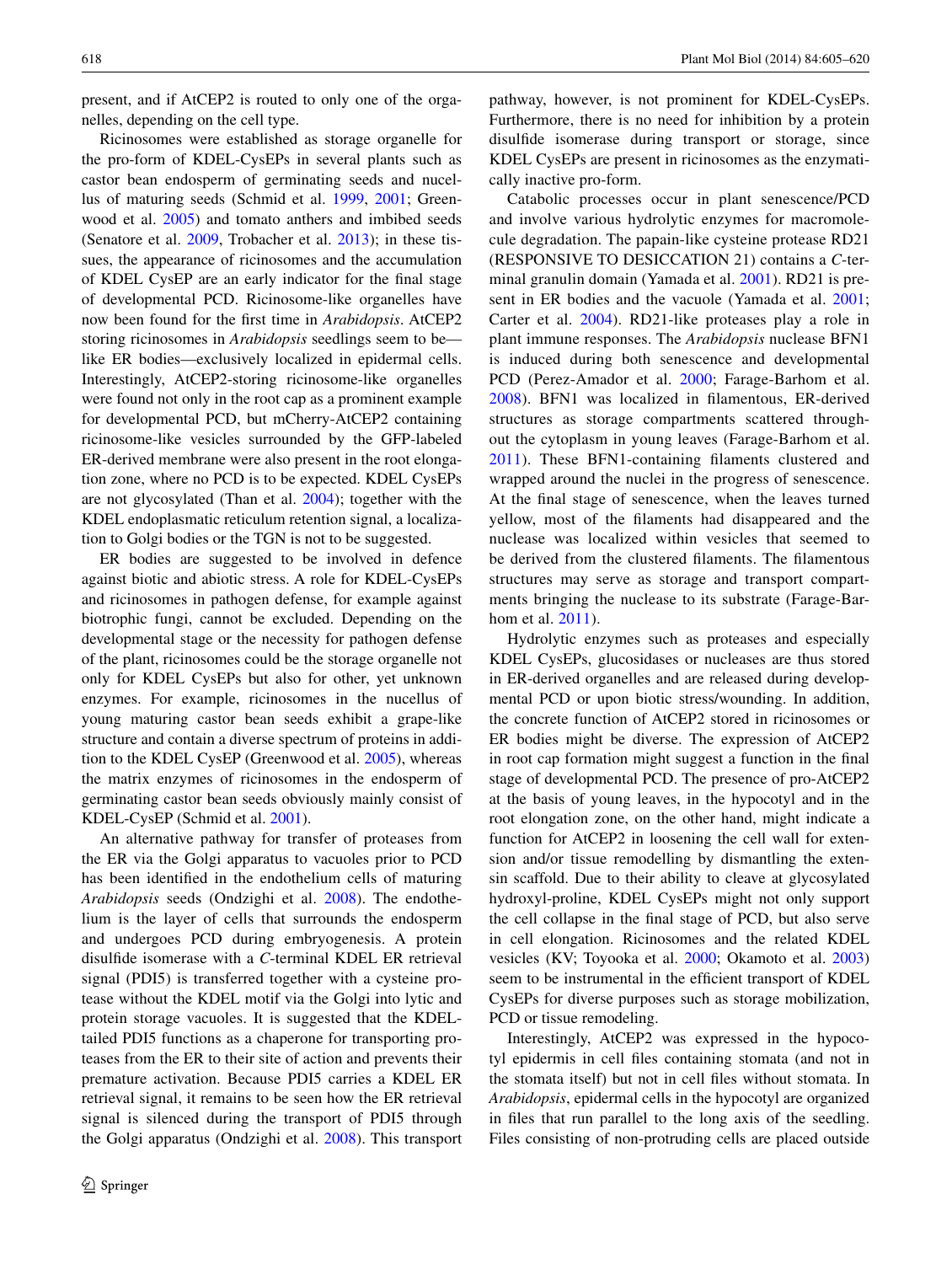two cortical cell files, whereas that consisting of protruding cells overlay a single cortical cell (Gendreau et al. [1997](#page-14-16); Berger et al. [1998\)](#page-14-17). Stomatal development progresses from the upper to the basal part of the hypocotyl with no stomata formed in the basal third of the embryonic stem (Berger et al. [1998\)](#page-14-17). Stomata only develop in epidermal files located outside two cortical cells (Berger et al. [1998](#page-14-17); Hung et al. [1998\)](#page-15-35). Only cell elongation, but no cell division occurs in the hypocotyl, except the stomata that derive from mother cells by cell division. Cell wall weakening necessary for cell elongation might be assisted by AtCEP2. It is, however, unclear why ricinosomes were found exclusively in the non-protruding cell files containing the stomata and not in the protruding cell files. The underlying regulation or function needs further investigation.

No obvious *atcep2* knockout phenotype in young seedlings was found, especially not in root cap formation. The *atcep2* knockout phenotype indicates functional redundancy with other proteases necessary for PCD. A dual role in developmental PCD as well as in pathogen defense is established for vacuolar processing enzymes (VPEs) (Hara-Nishimura et al. [2005\)](#page-15-36). VPEs (C13 legumain family) are asparaginyl endopeptidases cleaving their substrate C-terminal to Asp and Asn residues. *Arabidopsis* has four VPE genes ( $\alpha$ -VPE,  $\beta$ -VPE,  $\gamma$ -VPE und  $\delta$ -VPE). VPEs are localized in the vacuole, thus participating in the vacuolemediated PCD typical for plants. VPE could be a key molecule in plant PCD by disrupting the vacuole. Similar to KDEL-CysEPs, VPEs are specific for plants. Metacaspases are cysteine-dependent proteases found in protozoa, fungi and plants. They lack Asp specificity and cleave their targets after Arg or Lys residues. Metacaspases are essential for normal physiology of non-metazoan organisms; they are involved in programmed cell death, stress and cell proliferation (for review see: Tsiatsiani et al. [2011](#page-15-3); Lam and Zhang [2011](#page-15-37)).

The strong tissue specific expression of *AtCEP1*, *AtCEP2* and *AtCEP3* does not suggest redundancy among *Arabidopsis* KDEL CysEPs (Helm et al. [2008](#page-15-19)), although this cannot be excluded since *AtCEP1* or *AtCEP3* are slightly up regulated in *atcep2* mutants. Future experiments with double knockout mutant plants expressing the appropriate functional or non-functional reporter-AtCEP fusion proteins should elucidate if the third AtCEP is now expressed in the affected tissues.

**Acknowledgments** This work was supported by grants from the Deutsche Forschungsgemeinschaft: Gi154/14-1 to CG and SFB924 to CG (A07) and EI (A06).

**Open Access** This article is distributed under the terms of the Creative Commons Attribution License which permits any use, distribution, and reproduction in any medium, provided the original author(s) and the source are credited.

#### **References**

- <span id="page-14-5"></span>Becker C, Senyuk VI, Shutov AD, Nong VH, Fischer J, Horstmann C, Müntz K (1997) Proteinase A, a storage-globulin-degrading endopeptidase of vetch (*Vicia sativa* L.) seeds, is not involved in early steps of storage protein mobilization. Eur J Biochem 248:304–312. doi[:10.1111/j.1432-1033.1997.00304.x](http://dx.doi.org/10.1111/j.1432-1033.1997.00304.x)
- <span id="page-14-0"></span>Beers EP (1997) Programmed cell death during plant growth and development. Cell Death Differ 4:649–661
- <span id="page-14-2"></span>Beers EP, Woffenden BJ, Zhao C (2000) Plant proteolytic enzymes: possible role during programmed cell death. Plant Mol Biol 44:399–415
- <span id="page-14-3"></span>Beers EP, Jones AM, Dickerman AW (2004) The S8 serine, C1A cysteine and A1 aspartic protease families in *Arabidopsis*. Phytochemistry 65:43–58
- <span id="page-14-17"></span>Berger F, Linstead P, Dolan L, Haseloff J (1998) Stomata patterning on the hypocotyl of *Arabidopsis thaliana* is controlled by genes involved in the control of root epidermis patterning. Dev Biol 194:226–234
- <span id="page-14-8"></span>Cannon MC, Terneus K, Hall Q, Tan L, Wang Y, Wegenhart BL, Chen L, Lamport DT, Chen Y, Kieliszewski MJ (2008) Self-assembly the plant cell wall requires an extensin scaffold. Proc Natl Acad Sci USA 105:2226–2231. doi[:10.1073/pnas.0711980105](http://dx.doi.org/10.1073/pnas.0711980105)
- <span id="page-14-13"></span>Carter C, Pan S, Zoihar J, Avila EL, Girke T, Raikhel NV (2004) The vegetative vacuole proteome of *Arabidopsis thaliana* reveals predicted and unexpected proteins. Plant Cell 16:3285–3303. doi:[10](http://dx.doi.org/10.1105/tpc.104.027078) [.1105/tpc.104.027078](http://dx.doi.org/10.1105/tpc.104.027078)
- <span id="page-14-6"></span>Cercos M, Santamaria S, Carbonell JSO (1999) Cloning and characterization of TPE4A, a thiol-protease gene induced during ovary senescence and seed germination in pea. Plant Physiol 119:1341–1348
- <span id="page-14-11"></span>Clough SJ, Bent AF (1998) Floral dip: a simplified method for *Agrobacterium*-mediated transformation of *Arabidopsis thaliana*. Plant J 16:735–743. doi[:10.1046/j.1365-313x.1998.00343.x](http://dx.doi.org/10.1046/j.1365-313x.1998.00343.x)
- <span id="page-14-7"></span>Cunningham DF, O'Connor B (1997) Proline specific peptidases. Biochim Biophys Acta 1343:160–186
- <span id="page-14-9"></span>Cutler SR, Ehrhardt DW, Griffitts JS, Somerville CR (2000) Random GFP:cDNA fusions enable visualization of subcellular structures in cells of *Arabidopsis* at high frequency. Proc Natl Acad Sci USA 97:3718–3723. doi:[10.1073/pnas.97.7.3718](http://dx.doi.org/10.1073/pnas.97.7.3718)
- <span id="page-14-14"></span>Farage-Barhom S, Burd S, Sonego L, Perl-Treves R, Lers A (2008) Expression analysis of the BFN1 nuclease gene promoter during senescence, abscission, and programmed cell death-related processes. J Exp Bot 59:3247–3258. doi:[10.1093/jxb/ern176](http://dx.doi.org/10.1093/jxb/ern176)
- <span id="page-14-15"></span>Farage-Barhom S, Burd S, Sonego L, Mett A, Belausov E, Gidoni D, Lers A (2011) Localization of the *Arabidopsis* senescence- and cell death-associated BFN1 nuclease: from the ER to fragmented nuclei. Mol Plant 4:1062–1073. doi[:10.1093/mp/ssr045](http://dx.doi.org/10.1093/mp/ssr045)
- <span id="page-14-10"></span>Geldner N, Denervaud-Tendon V, Hyman DL, Mayer U, Stierhof Y-D, Chory J (2009) Rapid combinatorial analysis of membrane compartments in intact plants with a multicolor marker set. Plant J 59:169–178. doi[:10.1111/j.1365-313X.2009.03851.x](http://dx.doi.org/10.1111/j.1365-313X.2009.03851.x)
- <span id="page-14-16"></span>Gendreau E, Traas J, Desnos T, Grandjean O, Caboche M, Höfte H (1997) Cellular basis of hypocotyl growth in *Arabidopsis thaliana*. Plant Physiol 114:295–305
- <span id="page-14-12"></span>Gietl C, Wimmer B, Adamec J, Kalousek F (1997) A cysteine endopeptidase isolated from castor bean endosperm microbodies processes the glyoxysomal malate dehydrogenase precursor protein. Plant Physiol 113:863–871
- <span id="page-14-4"></span>Greenwood JS, Helm M, Gietl C (2005) Ricinosomes and endosperm transfer cell structure in programmed cell death of the nucellus during *Ricinus* seed development. Proc Natl Acad Sci USA 102:2238–2243. doi:[10.1073/pnas.0409429102](http://dx.doi.org/10.1073/pnas.0409429102)
- <span id="page-14-1"></span>Hadfield KA, Bennett AB (1997) Programmed senescence of plant organs. Cell Death Differ 4:662–670